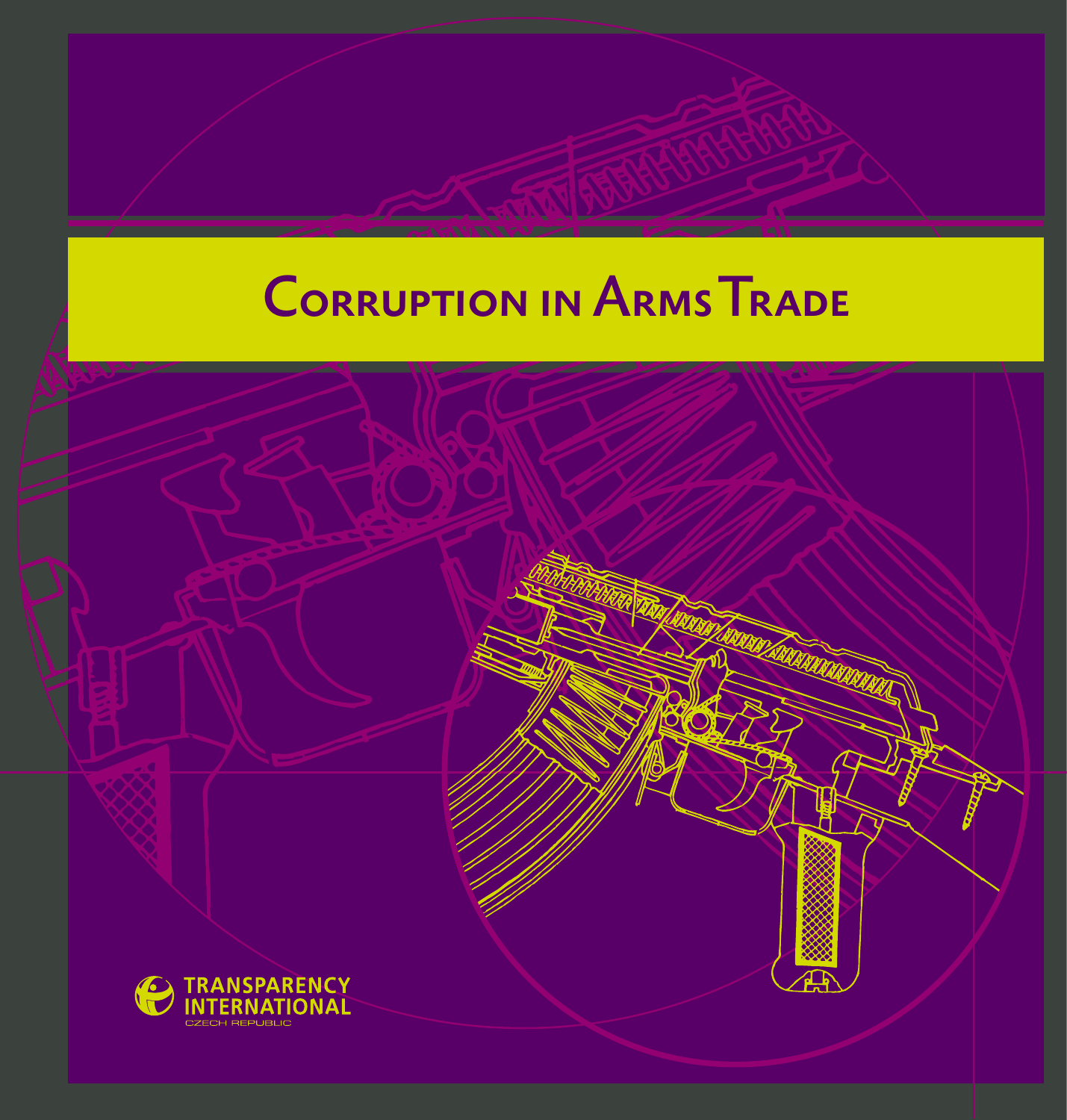# **CORRUPTION IN ARMS TRADE**

*Mgr. Filip Pospíšil*



*This paper was written and published thanks to the kind financial support of Saferworld, a British non-governmental organisation.*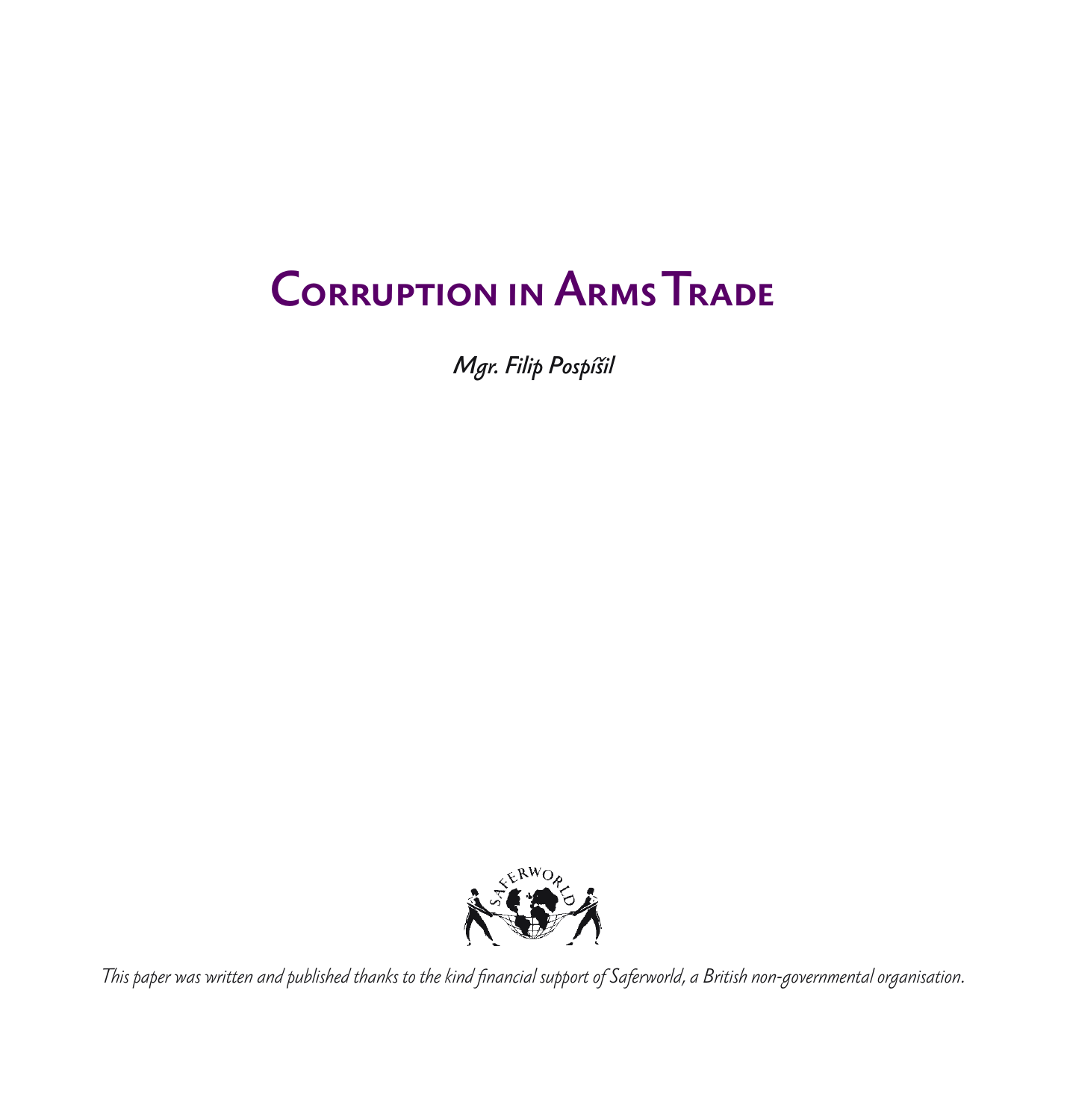# Contents

|                                                                   | $\overline{4}$ |
|-------------------------------------------------------------------|----------------|
|                                                                   | 6              |
|                                                                   |                |
|                                                                   |                |
|                                                                   |                |
|                                                                   |                |
|                                                                   |                |
|                                                                   |                |
|                                                                   |                |
|                                                                   |                |
|                                                                   |                |
|                                                                   |                |
|                                                                   |                |
|                                                                   |                |
| Participation of Former High-Ranking Military Officers in Private |                |
|                                                                   |                |
|                                                                   |                |
|                                                                   |                |
|                                                                   |                |
|                                                                   |                |
|                                                                   |                |
|                                                                   |                |
|                                                                   |                |
|                                                                   |                |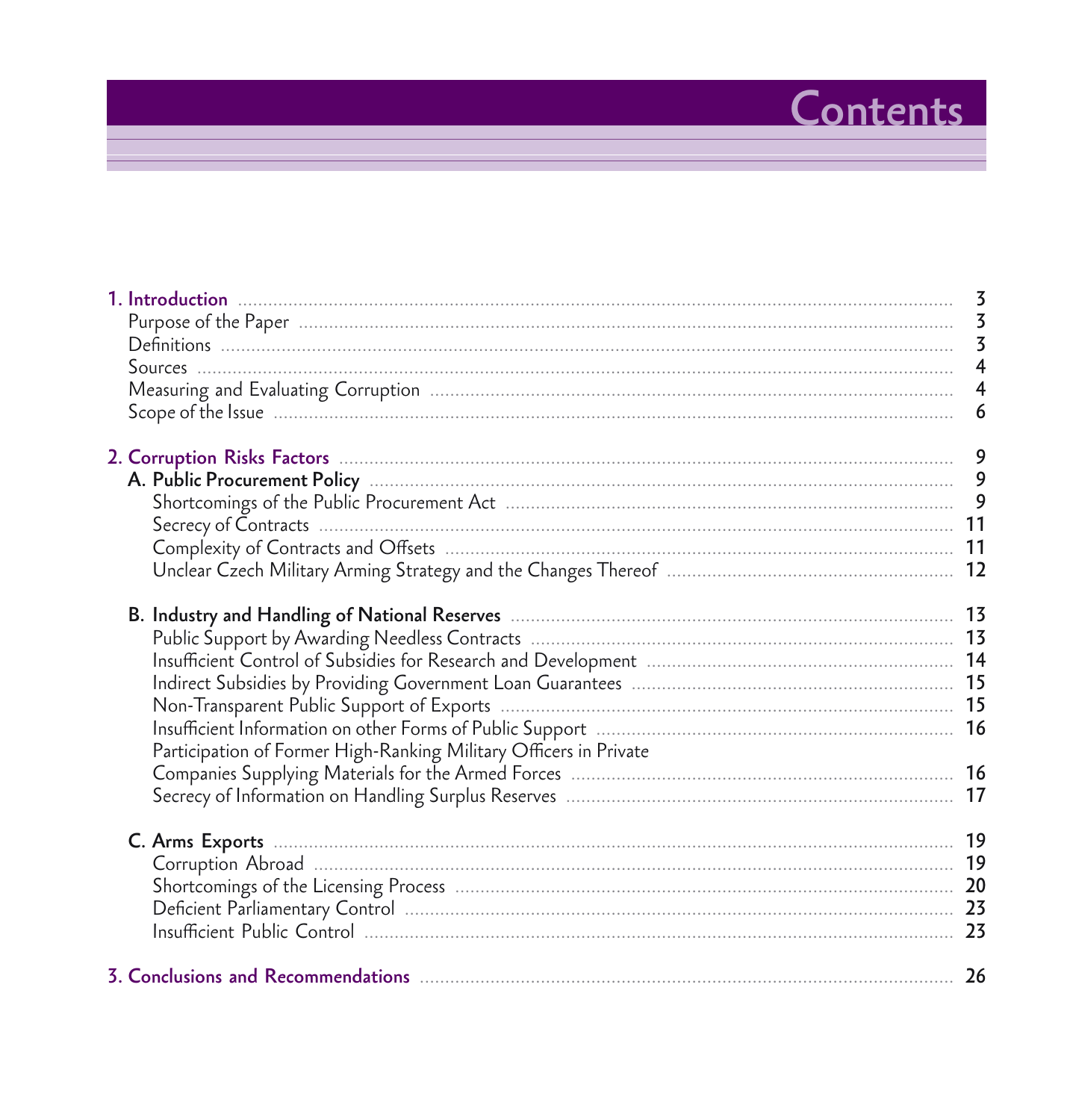#### Purpose of the Paper

This paper, drafted under the umbrella of a Transparency International-Czech Republic (TIC) project Working Group on Arms Trade Control, identifies the leading risk factors which support corruption in arms trade in the Czech Republic. It provides a complex overview of the problem and attempts to propose measures needed to reduce corruption in this particular area. The proposed solutions primarily follow principles stipulated in the Government Program to Combat Corruption' and documents issued by the Council of Europe<sup>2</sup>, the European Union<sup>3</sup>, OECD4 and the United Nations.5

#### **DEFINITIONS**

The Czech legal system does not have a proper definition of corruption. In the text, the author uses the term as defined in various corruption related documents of the Czech government, which define corruption as "*the abuse of a person's office and violation of the impartiality principle in decision-making, motivated by a desire of profit. Corruption is a mistake in the decision-making (governing) process. The elements of corruption relationship are the decision-maker; the decision-maker's power to deviate from prescribed rules; making such a deviated decision in exchange for a certain benefit; and the wrongfulness and immorality of such an exchange. The capability of institutions to subdue and combat corruption indicates the quality of such institutions and of the institutional system as such.*"6

- <sup>1</sup> Resolution of the Government of the Czech Republic No. 125 of 17 February 1999 Governmental Program of Combating Corruption.
- <sup>2</sup> Criminal Law Convention on Corruption CETS No.: 173.
- <sup>3</sup> Convention on the Fight Against Corruption Involving Officials of the European Communities or Officials of Member States of the European Union, EC Action Plan to Combat Organized Crime, Council Resolution on the Prevention of Organized Crime
- with Reference to the Establishment of a Comprehensive Strategy for Combating It.<br>4 OECD Convention on Combating Bribery of Foreign Public Officials in International Business Transactions.
- <sup>5</sup> UN Convention Against Transnational Organized Crime, UN Convention Against Corruption, UN Declaration Against Corruption and Bribery.
- $6$  Resolution of the Government of the Czech Republic No. 473 of 19 May 2003 concerning the Report on Corruption in the Czech Republic and on Meeting the Schedule of Measures adopted under the National Program for Combating Corruption (hereinafter "The Report on Corruption in the Czech Republic").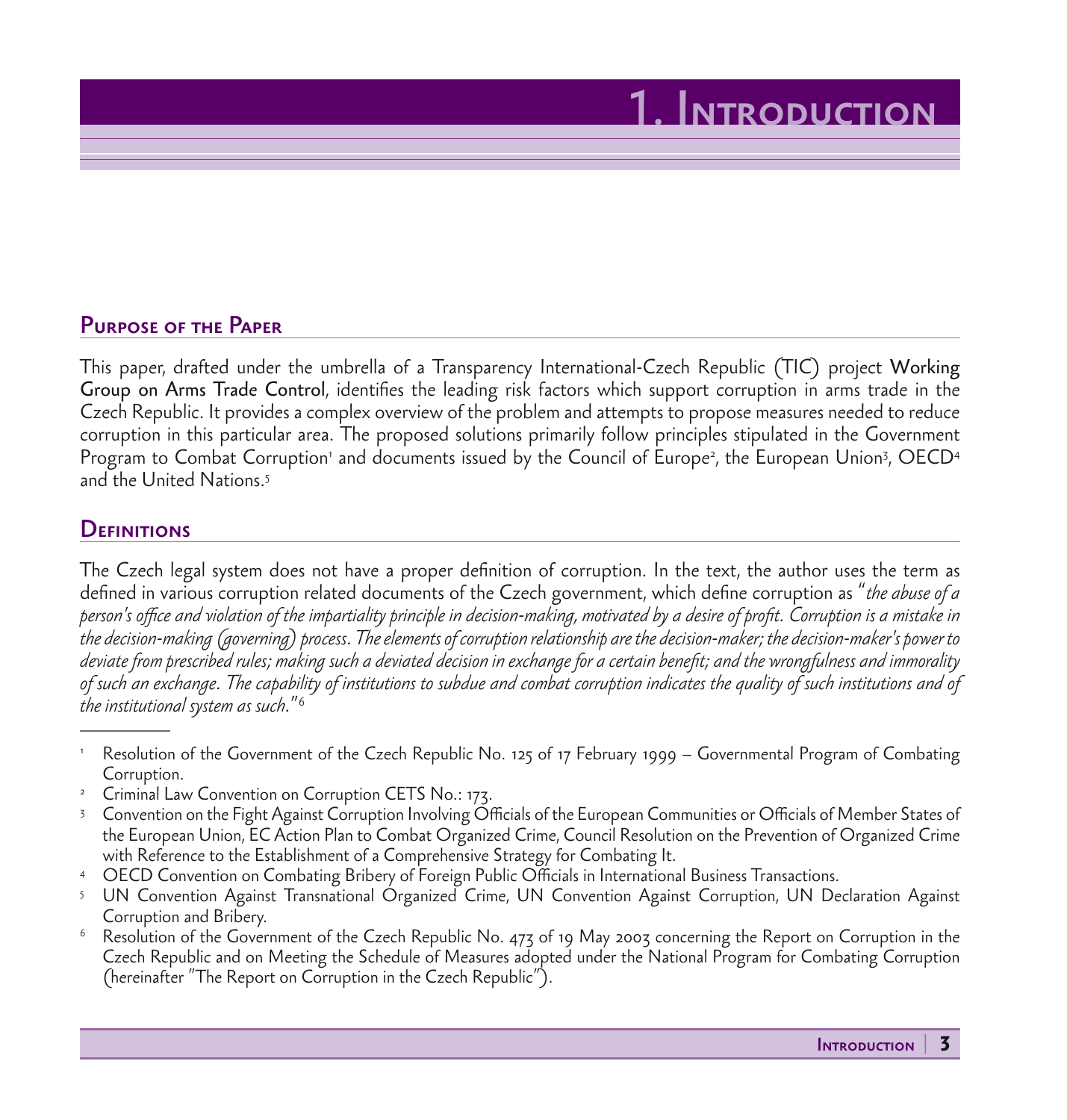In this paper, the term "foreign arms trade" covers both exports and imports of military materials as defined by law,7 but also exports and imports of so-called sporting arms and hunting weapons as defined by other legal instruments $^{\rm 8}.$ Arms trading in the Czech Republic refers to business activities as defined by relevant legal regulations.9

#### **SOURCES**

This study is based on open government sources related to corruption and national security; interviews of the author of this paper with numerous public officials; reports of foreign NGOs, especially Saferworld and Human Rights Watch; and other public sources, especially media news. The author realizes that information drawn from the above sources could not have been further verified. The sources served primarily to make general conclusions and recommendations for improvement, not to prove or comment on various negative examples. In both its methodology and contents, this paper builds on a research produced by the British branch of Transparency International on corruption in official arms trading.<sup>10</sup>

## Measuring and Evaluating Corruption

There are several methods of evaluating the extent of corruption. Each of these methods has certain drawbacks and benefits. The main drawback of direct methods of corruption measurement is that the data on the scope and specific instances of corruption are not easily accessible. Apart from that, evaluating the volume of bribes paid may disregard other corruption behaviour where the bribes are not of a financial nature, but involve other, non-monetary benefits. On the other hand, it is problematic to measure the mere number or frequency of corruption activities, since the various instances may differ in scope and nature. Moreover, focusing merely on the frequency and quantity may prevent us from searching for the causes of corruption.

<sup>7</sup> Act No. 38/1994 Coll., on foreign trade with military material and on the amendment of Act No. 455/1991 Coll., on trade licensing (Trade Act), as amended, and on the amendment of Act 140/1961 Coll., Criminal Code, as amended, hereinafter referred to as the "Act on Foreign Trade with Military Material".

<sup>&</sup>lt;sup>8</sup> Act No. 62/2000 Coll., on some measures concerning exports and imports of products and on licensing proceedings and on the amendment of some acts and related Government Regulation No. 185/2000 Coll. which lays down the products which may be imported into or exported from the Czech Republic only based on the license pursuant to Act 60/2000 Coll., and on some measures concerning the export and import of products and on license proceedings and on amendments of some acts.

<sup>9</sup> Act No. 119/2002 Coll., on fire-arms and ammunition and on the amendment of Act No. 156/2000 Coll., on verification of firearms, ammunition and pyrotechnical objects and on the amendment of Act No. 288/1995 Coll., on fire-arms and ammunition (Fire-Arms Act), as amended by Act No. 13/1998 Coll., and Act 368/1992 Coll., on administrative fees, as amended, and of Act 455/1991 Coll. on trade licensing (Trade Act), as amended, hereinafter referred to as "Fire-Arms Act"; Act 156/2000 Coll., on verification of fire-arms, ammunition and pyrotechnical objects and on the amendment of Act 288/1955 Coll., on fire-arms and ammunition (Fire-Arms Act), as amended by Act 13/1998 Coll. and Act 368/1992 Coll., on administrative fees, as amended.

<sup>10</sup> Catherine Courtney: Corruption in the Official Arms Trade. Policy Research Paper 001, Transparency International UK, edited by: Laurence Cockcroft and David Murray.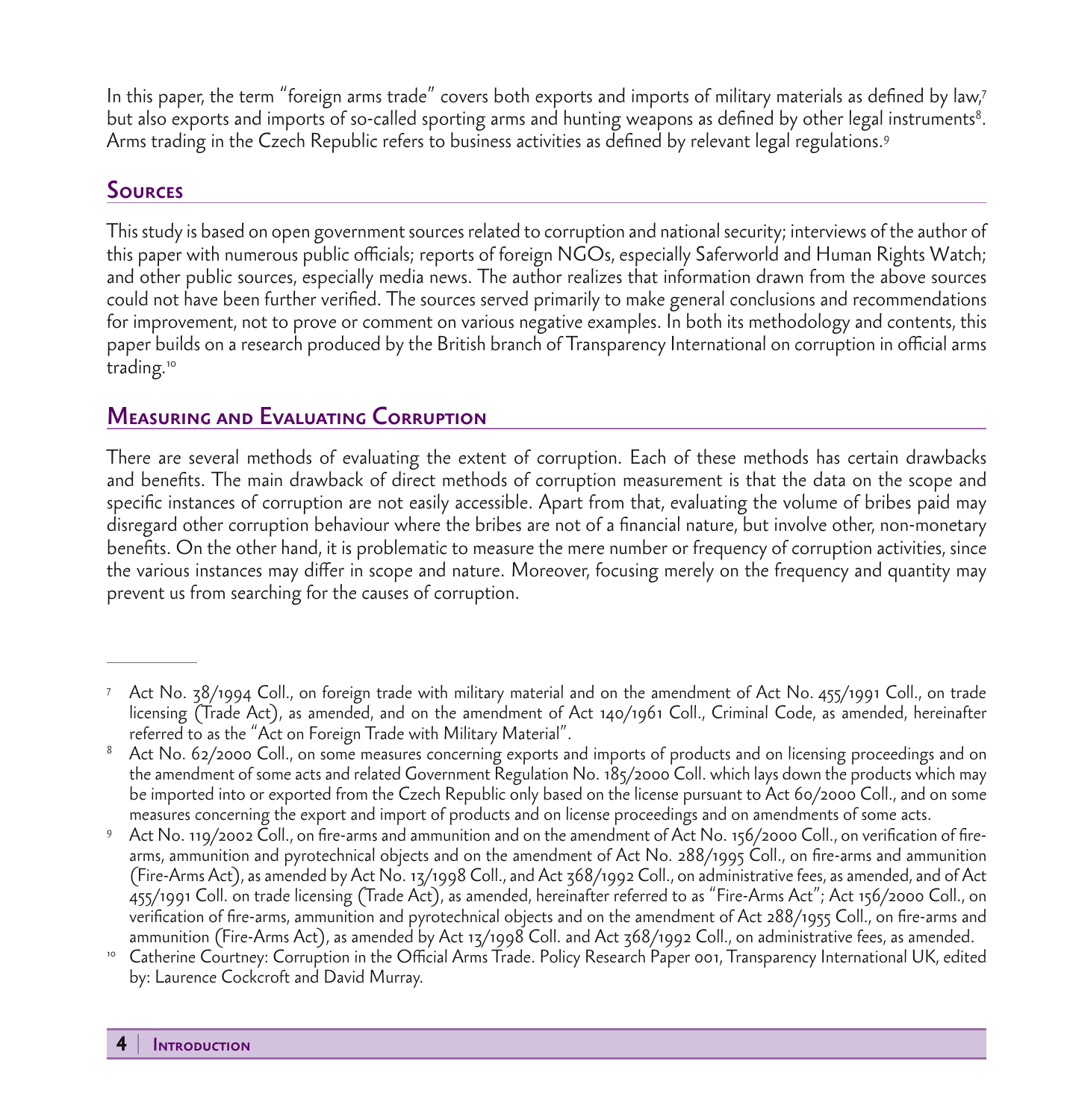Therefore, the more frequent method to describe and evaluate the scope and mode of corruption is describing perception of corruption or corruption tendencies in a particular country or institution. Some social scientists identify the following four main approaches:<sup>11</sup>

#### 1) Research based on expert opinions

 This approach has been used by the authors of the International Country Risk Guide (ICRG), a study issued annually since 1982 by an organisation called Political Risk Services. Based on the opinions of well-informed experts, it publicizes an ICRG Corruption Index, which indicates the inclination of low, middle, and top government officials to request and accept bribes.

#### 2) Studies based on surveys in the business community and the wide public

 This approach was adopted primarily by the authors of Global Competitiveness Report (GCR) and World Development Report (WDR), published by the World Bank since 1996.

#### 3) Studies compiling results of other reports

 An example serves the annual Corruption Perception Index (CPI), published annually since 1995 by Transparency International (TI), an international NGO. The CPI is calculated from the weighted average of approximately 17 surveys of various scope and focus. Apart from the CPI, TI has also been publishing the Bribe Payers Index (BPI, since 1999). BPI ranks exporting countries according to their inclination to bribery. The very recent survey for the year 2002 ranked 15 developing market economies based on 835 interviews with senior executives of various local and foreign companies, banks, and accounting and law firms.

#### 4) Studies working with more objective data

 An exceptional example of this approach is the so-called Neumann Index, published in 1994. The authors interviewed numerous German exporters to determine the percentage of business cases which succeed thanks to bribery.

Even though the above methods differ, their results are very similar. They prove their value in a regression analysis in which they show similar results. One of their drawbacks, however, in that they measure primarily the perception of corruption, rather than the objective, precise, and quantitative extent of corruption.

For the purposes of this study, the author, with the exception of the following chapter, did not use any of the aforementioned methods for his goal was not primarily to estimate the level of corruption or measure its perception but rather to describe the existing corruption mechanisms in the field of arms trade in the Czech Republic. The author tries to identify the risk factors which provoke and support corruption behaviour and focus on mechanisms that may lower the risk of both current and future corruption.

<sup>11</sup> WEI, SJ. Corruption in Economic Transition and Development: Grease or Sand? 2001b. (Preliminary version), http://www.unece.org/ead/sem/sem2001/papers/Wei.pdf.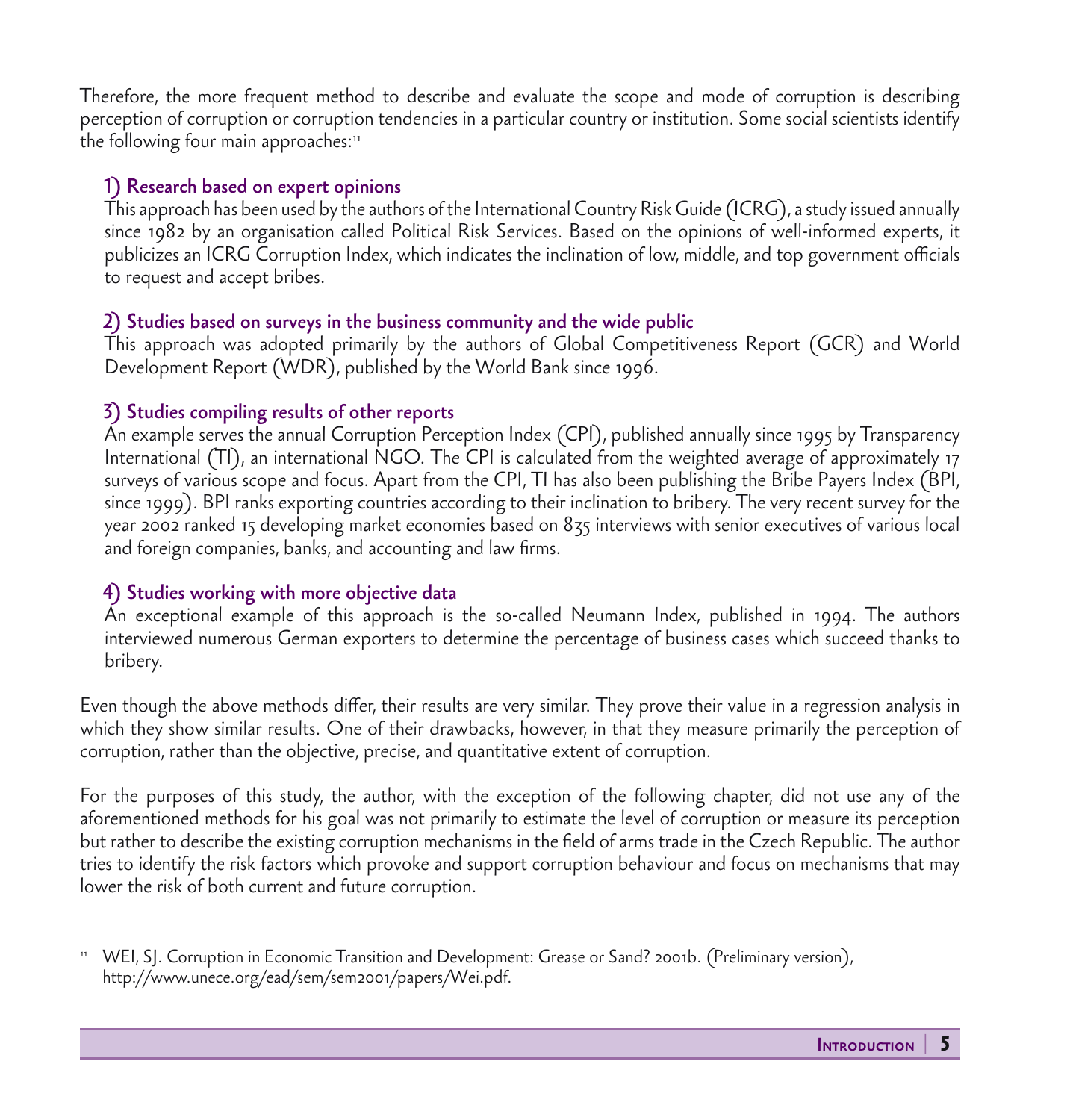The risk factors enhancing the danger of corruption are the following: distribution of government subsidies; trading restrictions; inconsistent and non-transparent decision-making of the public bodies; inefficient sanctioning and monitoring mechanisms designed to combat corruption; lack of public and parliamentary control; and the conflict of interests.

### Scope of the Issue

As early as 1998, the Czech government had acknowledged the seriousness of corruption in the Czech Republic and subsequently defined the fight against corruption as one of its priorities.<sup>12</sup> In the following year, it adopted<sup>13</sup> the Government Program of Combating Corruption, which it has been circulating annually since then.

As regards indirect corruption criteria, the Czech Republic ranked  $54<sup>th</sup>$  among the world countries with the score of 3.9, according to the Corruption Perception Index (CPI), published by Transparency International in 2003. The Czech Republic was not included in the Bribe Payers Index (BPI), published by the same organization in 2002, ranking the exporting countries of the world according to their tendency to use bribery. However, a survey conducted among senior private business officials in the developed countries revealed that 38 percent of the respondents believe that the highest bribes in their country are being paid in the defence industry. According to the US Department of Trade, almost 50 percent of bribes in the U.S. are paid in connection with defence industry contracts.14 In the Czech Republic, no such indirect quantitative review of corruption in the arms trade has yet been performed.

Apart from institutional barriers and the extent of the aversion of society against corruption, the total scope and level of corruption obviously depend on the total volume of funds involved in the respective area of trade (i.e. in the arms trade). The scope of arms trading in the Czech Republic is nowhere near the figures involved in certain developed countries (especially the United States). The tables below provide a general overview of the volume of financial transactions in Czech domestic and foreign arms trade. However, the outline does not intend to suggest that the figures are directly related to the scope of corruption in this industry. They should merely serve as a framework for better understanding of the scope and importance of the arms trade for the national economy.

| Foreign trade in arms and ammunition <sup>15</sup> | Import (CZK)  | Export (CZK)  |  |
|----------------------------------------------------|---------------|---------------|--|
| 2003                                               | 1,221,943,000 | 2,208,868,000 |  |
| 2002                                               | 559,797,000   | 2,425,313,000 |  |
| 2001                                               | 375,271,000   | 2,534,947,000 |  |
| 2000                                               | 387,489,000   | 2,685,771,000 |  |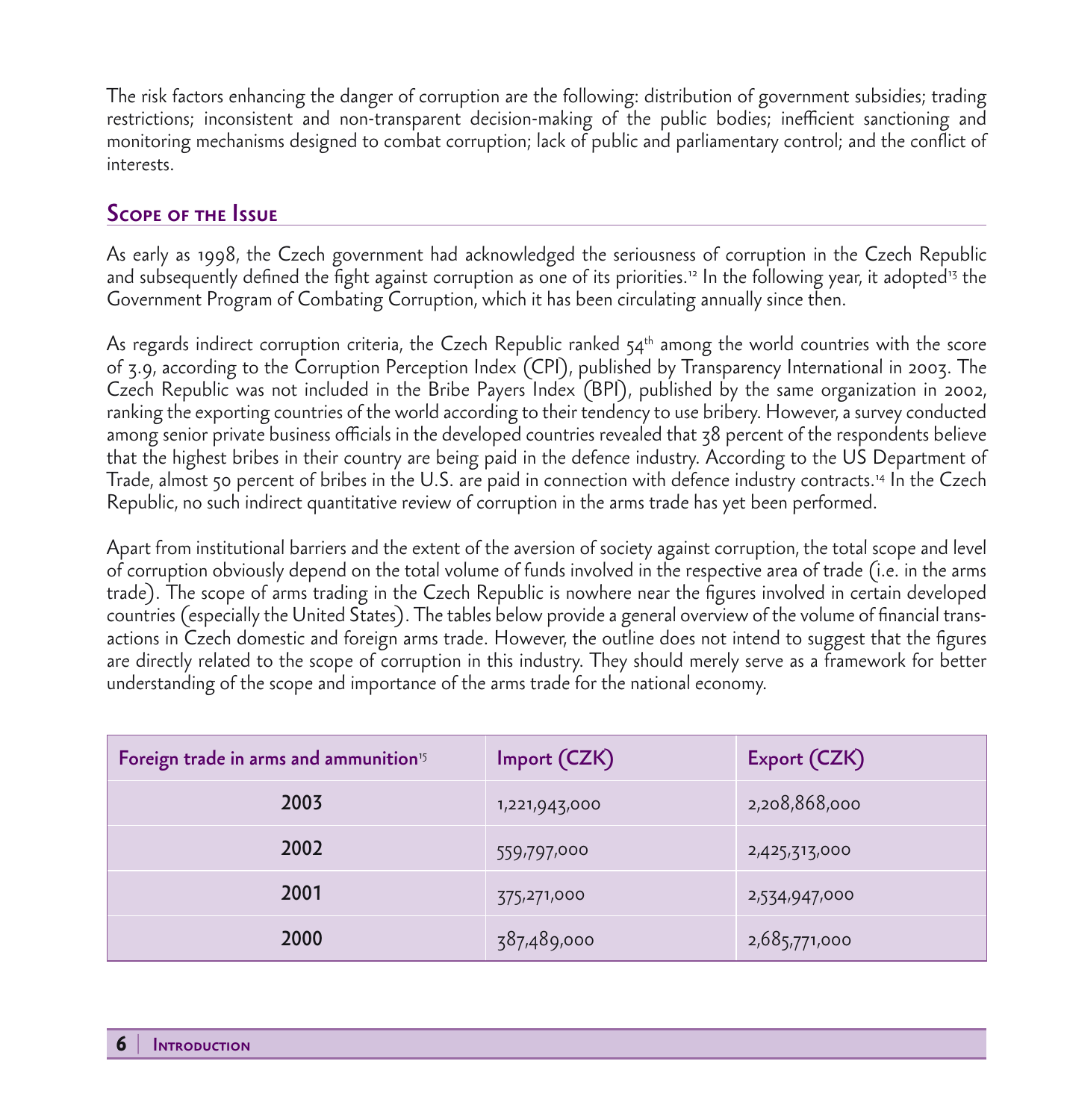The official data provided of the Ministry of Industry and Trade show that the total volume of military materials exported in 2003 was  $\epsilon$  82.9 million (approximately CZK 2.69 billion); the total volume of civilian firearms and ammunition exported was  $\epsilon$  87.4 million (approx. CZK 2.85 billion); the total volume of armaments imported was € 120.4 million (approx. CZK 3.92 billion), and the total volume of civilian firearms and ammunition imported was  $\epsilon$  14.4 million (approx. CZK 469 million).<sup>16</sup>

The above figures show that data in various official statistics regarding foreign trade in military materials may vary to a great extent. This paper, however, does not intend to explain the discrepancies between such statistics. It is up to the relevant authorities to explain the differences thus improving the credibility of the data presented.

The most important part of the "domestic" arms trade are the acquisitions of the Czech military. Exact figures are not being published in this field, and the total expenses for the procurement of arms and ammunition may only be roughly inferred from the Ministry of Defence annual reports, or from reports submitted by the Czech Republic to the UN.

| Expenditures of the CR in CZK                              | <b>Year 2003</b> | <b>Year 2002</b> | <b>Year 2001</b> | <b>Year 2000</b> |
|------------------------------------------------------------|------------------|------------------|------------------|------------------|
| Ammunition and arms procured by the military <sup>17</sup> | 9,950,813,000    | 9,629,240,000    | 10,232,260,000   | 9,866,603,000    |
| Defence research & development                             | 530,555,000      | 398,446,000      | 396,620,000      | 282,554,000      |
| Arms procured by the Ministry of Interior <sup>18</sup>    | 148,775,000      | 244,111,000      | 167,240,000      | 1,277,000        |
| Ammunition procured by the Ministry of Interior            | 42,663,000       | 44,444,000       | 38,113,000       | 13,873,000       |

In the upcoming years, we may expect a certain increase in the volume of arms procurement for the military, in connection with the recently launched process of modernization of the Czech military, and in connection with the

<sup>&</sup>lt;sup>12</sup> Statement of Government Policy of the Czech Republic, Praha, August 1998, http://www.mzv.cz/.

<sup>&</sup>lt;sup>13</sup> Resolution No. 125 of 17 February 1999 of the Government of the Czech Republic.

<sup>14</sup> US Department of Commerce: "The National Export Strategy". Trade Promotion Coordinating Committee Report, March 2000, page 11.

<sup>15</sup> Based on statistical data of the harmonized system of the Czech Statistical Office, http://dw.czso.cz/pls/stazo/stazo.stazo.

<sup>16</sup> Ministry of Industry and Trade: List of Results of the Practical Application of Licensing Regime in the Area of Foreign Trade with Military Material and Other Firearms, Ammunition and Explosives in 2003.

<sup>17</sup> Czech Republic military expenditures according to the UN Register of Conventional Arms, http://disarmament2.un.org/cab/ milex.html and http://www.army.cz/avis/pdf/rozpocet.pdf.

Response to author's query from the Economic Department of the Ministry of Interior of 16 March 2004.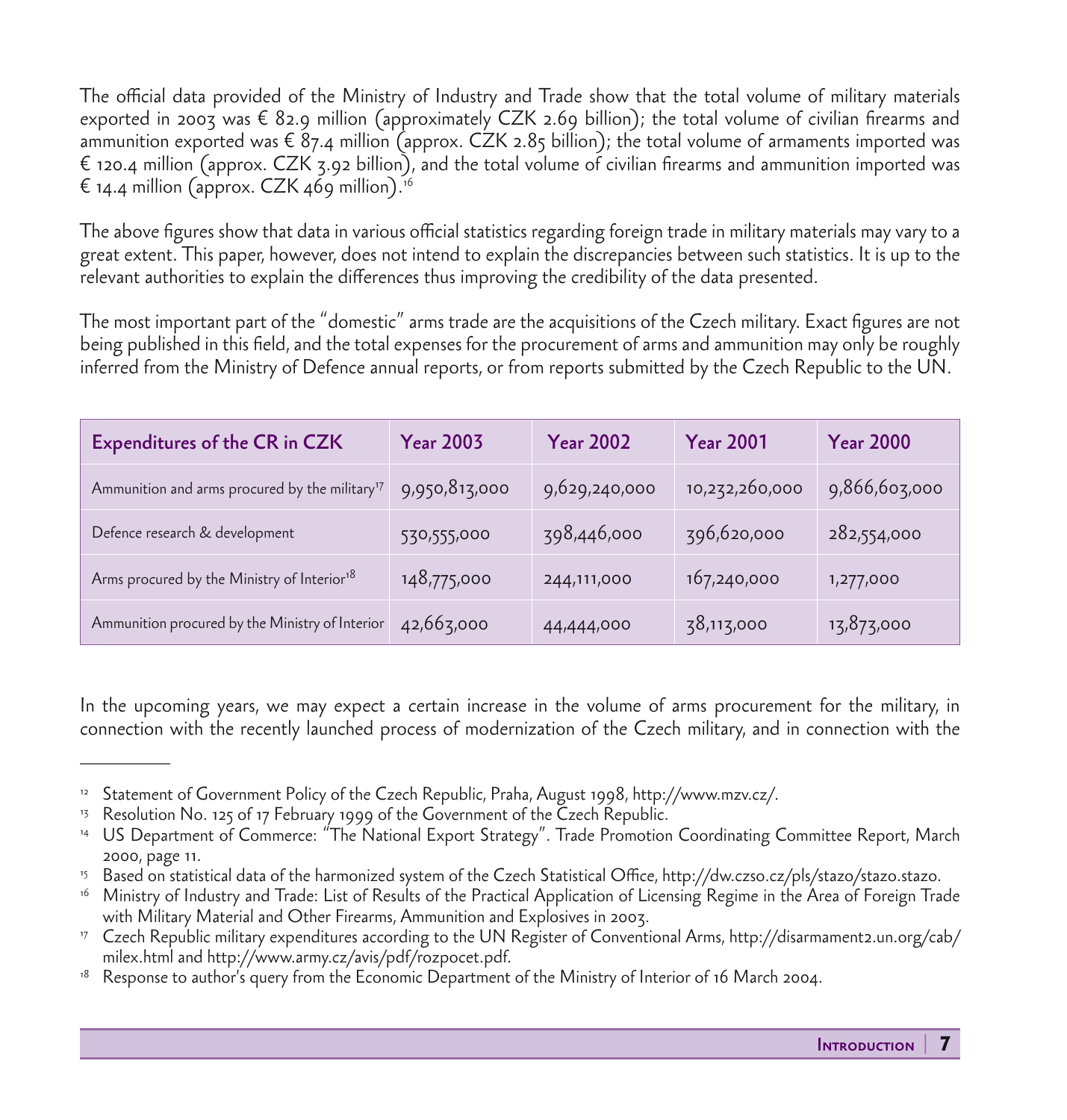planned purchase of 240 wheel transporters (worth CZK 25 billion)19, and the loan of 14 Gripen supersonic aircrafts (worth  $CZK$  19.65 billion).<sup>20</sup>

Apart from the aforementioned areas of arms trade, the Czech Republic has witnessed a rapid boom in the sale of small arms for sports, hunting and self-defence purposes in the 1990's. The growth has slowed down somewhat in recent years. However, the volume of arms trade in this field is nowhere near the trading in "military" arms and foreign arms trade. Information concerning the precise figures in this field of arms trade have not yet been published. We may only estimate the scope of this from data concerning the number of registered small arms owned by the holders of gun licences and arming licences. According to the data contained in the relevant government report, the Czech Republic had  $574,245$  gun licence holders and  $28,358$  arming licence holders in 2002.<sup>21</sup>

In order to estimate the importance and scope of arms trade in the Czech Republic, we should take into consideration the information on the number of commercial entities involved in the field. In 2003, 99 companies have been involved in foreign trade in military materials. The total number of companies authorized to trade in arms designated as military material has dropped from 142 to 123 in the course of the year 2003.<sup>22</sup> As of the end of 2003, 206 companies have held the licence to sell civilian arms.

<sup>19</sup> Resolution No. 1205 of the Government of the Czech Republic of 26 November 2003.

<sup>&</sup>lt;sup>20</sup> Resolution No. 596 of the Government of the Czech Republic of 9 June 2004.

<sup>&</sup>lt;sup>21</sup> For details about the accession of the Czech Republic to international negotiations about small arms, volume of production, export, import and number of guns owned by holders of gun permits and gun licenses in the territory of the Czech Republic in the year 2002, see website of the Czech Ministry of Foreign Affairs www.mzv.cz.

<sup>22</sup> Ministry of Industry and Trade: TZ – Statistical Overview of 19 March 2004 of the Export and Import of Military Material in 2003.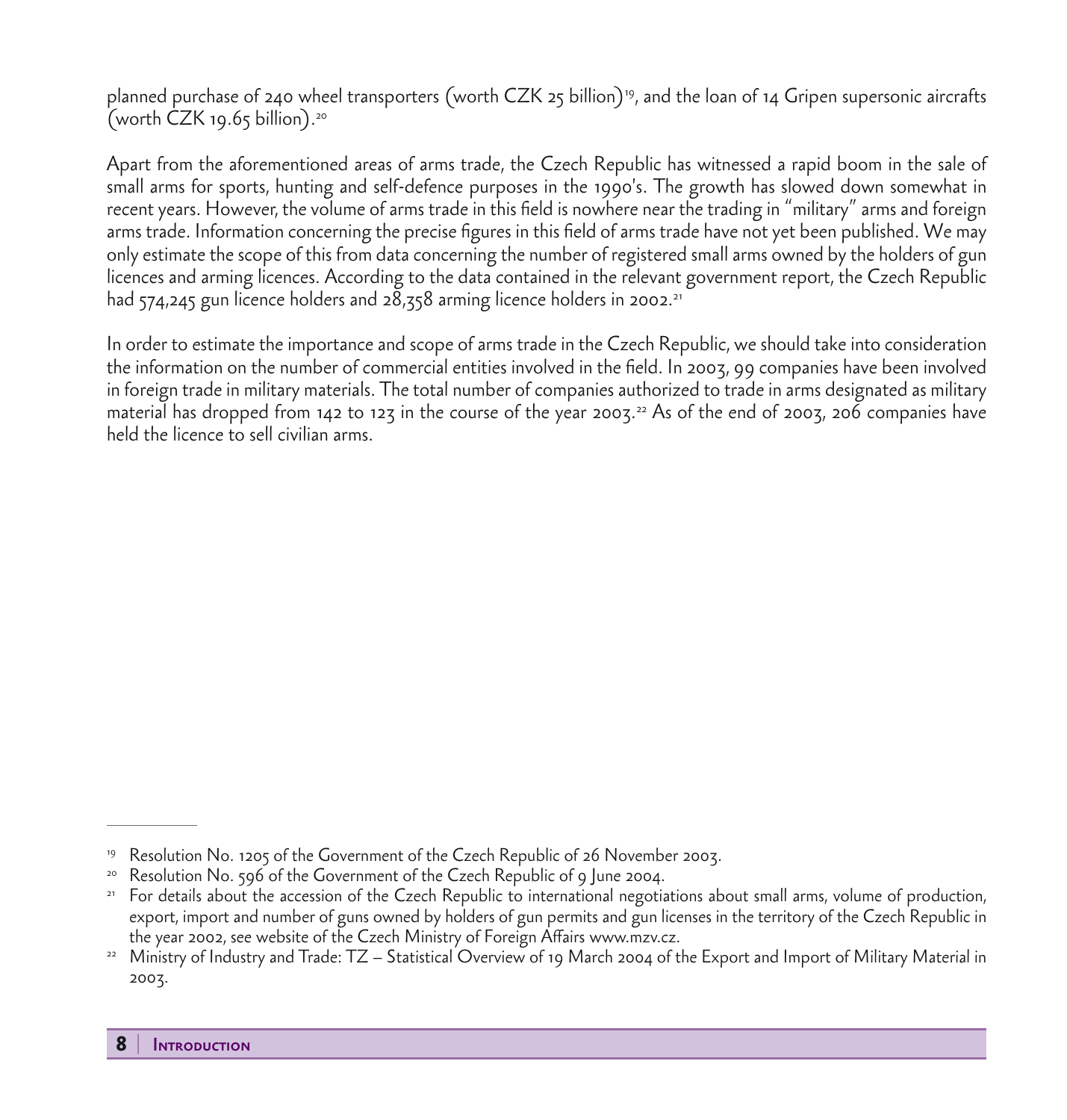# 2. Corruption Risks Factors

## A. Public Procurement Policy

### Shortcomings of the Public Procurement Act

In the past years, the EU bodies, NGOs, and professional associations and chambers have criticized provisions of the Public Procurement Act.<sup>23</sup> In its last evaluation report, the  $EU^{24}$  criticizes both selected provisions of the above Act and the inefficiency of its enforcement. In the recent years, the Act has been amended numerous times. The last amendment intended to harmonize the Czech legislation with the EU norm in this particular area had been approved by both chambers of the Parliament, signed by the President and came to force in full on May 1, 2004<sup>25</sup>. However, even this last amendment has been met, as a result of its inadequate anti-corruption measures, with fierce criticism. In March, the European Commission, in its "Warning Letter", drew attention to the fact that the newly amended Public Procurement Act was not fully approximated to the EU legislation.<sup>26</sup> NGO's, such as Transparency International Czech Republic<sup>27</sup>, and representatives of the business community have criticized the newly amended act for its failure to allow public access to information on the content of contracts and their appendices. An independent report prepared for  $TIC^{28}$  also points out that the newly amended Act:

<sup>&</sup>lt;sup>23</sup> Act No. 199/1994 Coll. on Public Procurement, as amended.

<sup>24</sup> European Commission, Regular Report on Czech Republic's Progress towards Accession, November 5, 2003 "The adoption of the Act on Public Procurement still needs to be finalised, to ensure equal access for Community companies through abolition of the national preference clause, alignment on remedies, transparency, time limits and thresholds. The Ministry of Regional Development has overall responsibility for public procurement legislation. The lack of qualified staff working at the ministry in this area should be urgently addressed. The Office for the Protection of Economic Competition exercises the surveillance of adherence to the Act on Public Procurement when awarding public contracts. The level of administrative capacity seems sufficient. Staff in both organisations, as well as in other relevant institutions (ministries, regional bodies, etc.) will need retraining once the adoption of the new, aligned public procurement act is finalised."

<sup>&</sup>lt;sup>25</sup> Act No. 40/2004 Coll. on Public Contracts.

<sup>26</sup> Czech Press Agency, March 10, 2004, in: *European Commission criticizes the Czech Republic for the Known Shortcomings*.

<sup>27</sup> Czech Television Channel 1, in: *Events and Commentaries*, dated February 18, 2004.

<sup>28</sup> JUDr. Ing. Filip Dienstbier: Public Procurement Act – selected anticorruption provisions – Prague, February 2004.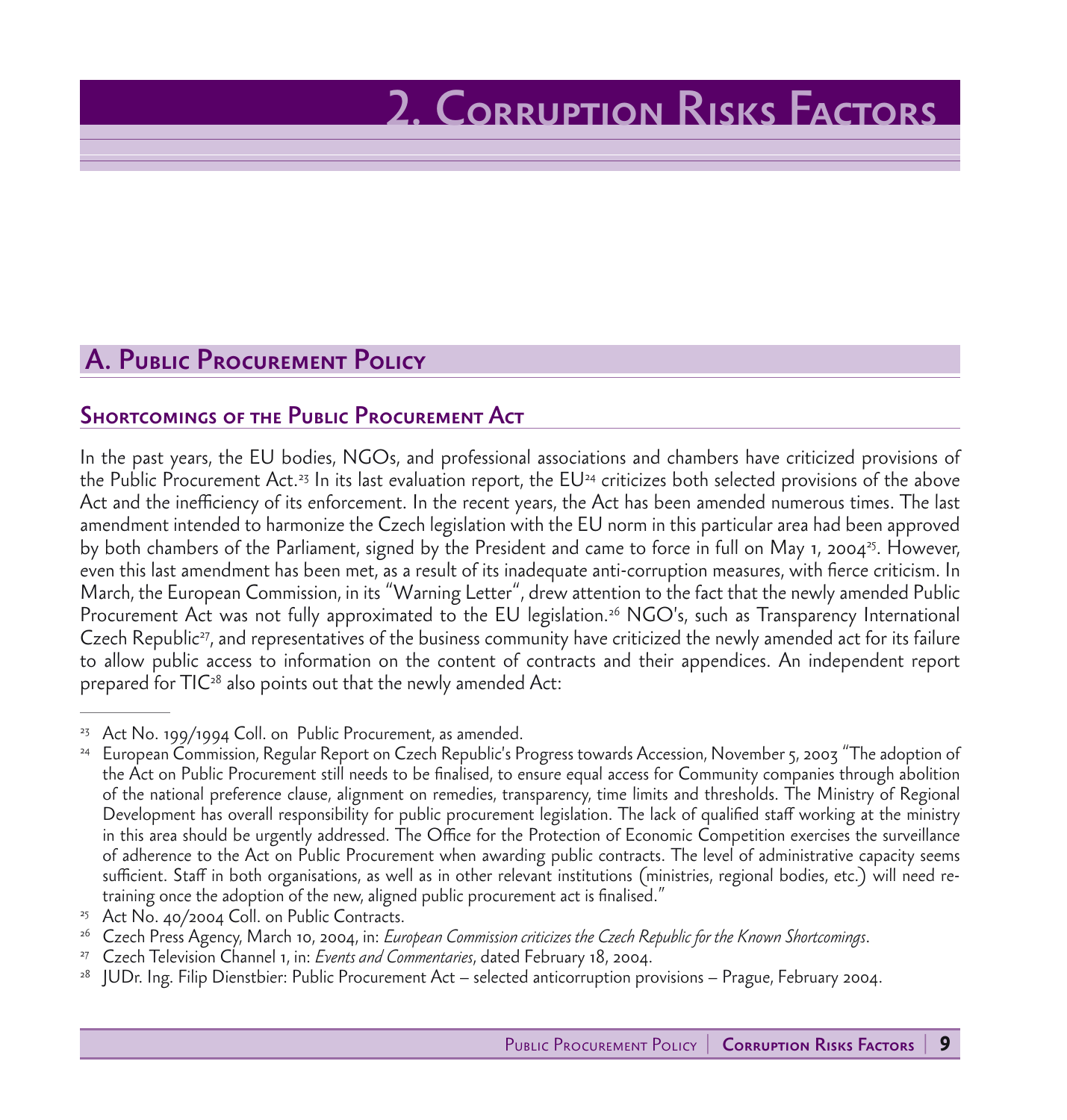- stipulates solely the minimum price of the future contract,
- limits the term public procurement to subcontractor, service, and construction contracts,
- limits the interim provisions guiding the private contractors to those contracts where the public stake amounts to minimum 50 per cent of the contract,
- allows for more exceptions from the law,
- allows for more exceptions from the force of the Act,
- gives the contractor free hand in selecting the type of the selection process fully open procurement process or an invitation for bid,
- further complicates the proposal for a review process by a supervisory body by introducing high administrative fees simultaneously with a non-returnable advance deposit,
- fails to introduce proper provisions guiding bid bonds by subcontractors and bidders whose bid process are not known,
- fails to introduce a deadline for the ruling of a supervisory body on a preliminary measure or any other remedy to discontinue the challenged act of a contractor,
- fails to provide for a mechanism to review the evaluation of the bids by the selection commission by a supervisory body,
- introduces incorrect remedies and sanctions and its selected provisions may be impossible to apply and may make the Act unenforceable.

The amended Act has a negative impact in the field of prevention of corruption in the arms trading. The main problem is that the Act excludes from its force the sale of the redundant military material from the warehouses of the Czech military as well as arms acquisitions for the use of the military. The previous Act<sup>29</sup> excluded from its force the sale of the redundant military material as well as procurement of "strategic property and services approved by the Government of the Czech Republic and related to the accession and membership of the CR in NATO." However, in §4, the new Act<sup>30</sup> further limits its force by excluding from its force contracts "should they concern secret facts or matters", "should it be necessary in order to protect fundamental national security interests", or "should such contracts concern production, procurement, or maintenance of arms, weapon systems, ammunition, or supply of other military material to defend or protect national security". Under the new Act, such contracts do not require a government approval and do not fall under the supervision of the anti-monopoly authority (Office for Protection of Economic Competition – ÚOHS). The older version of the Act had withdrawn ÚOHS from supervising the sale of excess weaponry from the military warehouses<sup>31</sup> and the new Act now stipulates that the anti-monopoly office shall not supervise procurement of weapons for the military either. Public spending in acquisition and sale of weapons is thus excluded from (the already

<sup>29</sup> Act No. 199/1994 Coll.

 $30$  Act No. 40/2004 Coll.

<sup>31</sup> Reply of JUDr. David Raus, Ph.D., Director, Legislative and Legal Department, ÚOHS to a question posed by the Working Group on Arms Trade Control (Sept. 3, 2003).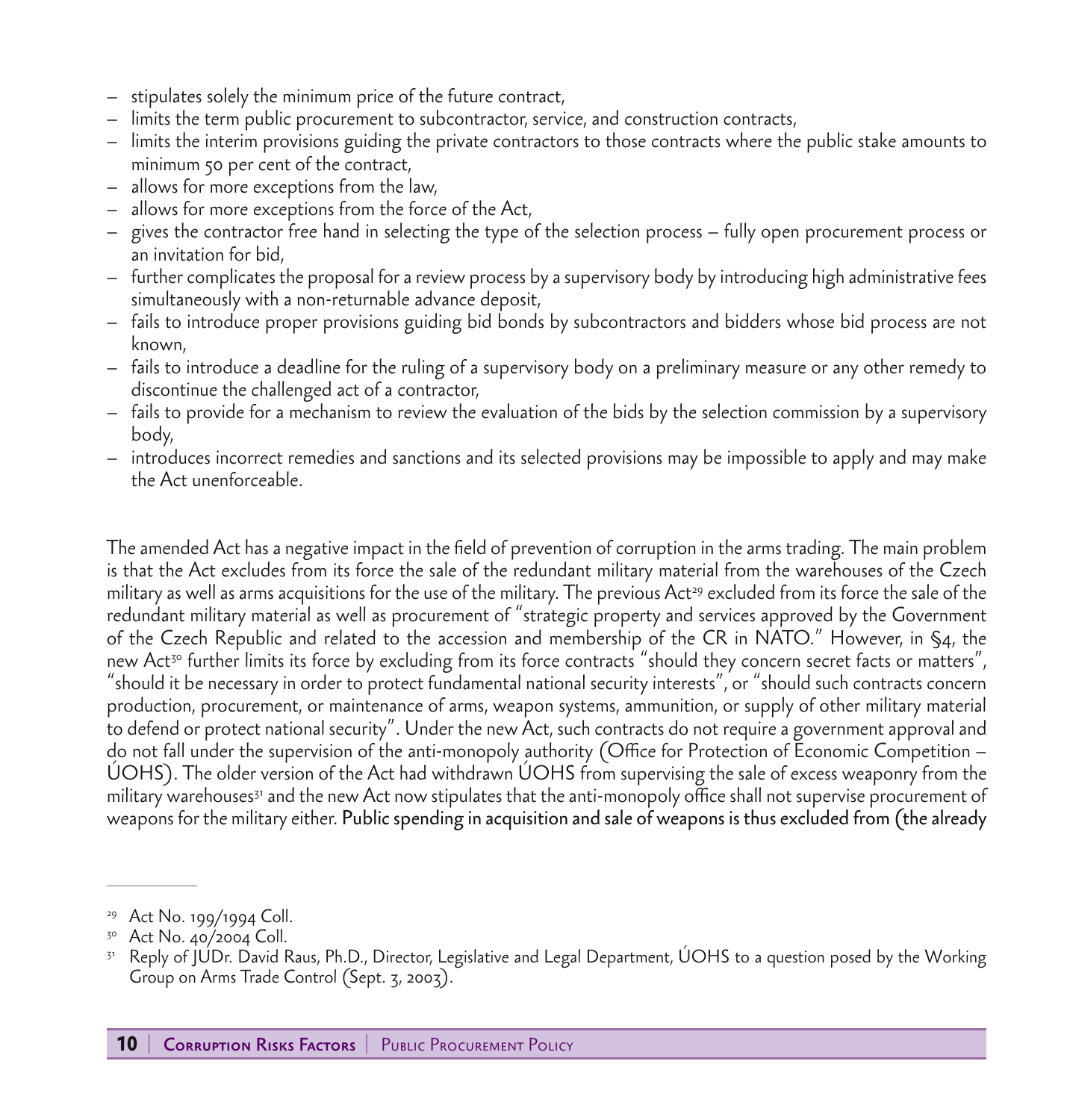limited) public control. The same is true for supervision by more or less independent subjects. The legislators, however, not only failed to justify the exclusion but also forgot to replace the abolished supervision mechanisms by substitute control provisions. By doing so, they invalidated one of the most important anti-corruption tools in the field of the arms trading.

Even though the MoD has introduced some positive changes to its public procurement practice, especially in the field of internal control mechanisms – partially structuring the public procurement process<sup>32</sup> and introducing internal MoD control mechanisms33 – and provided wider access to information regarding both planned and implemented public contracts on the web pages of the MoD34, such measures fail to replace independent control over the matter.

## **SECRECY OF CONTRACTS**

In case of large public contracts to acquire armament for the Czech military, the authorities, in keeping with the Act currently in force have often used provisions, which allow for limiting the procurement process to an invitation for bid to a group of pre-selected bidders or solely to a single bidder. Such process, combined with the widely used provision of the Commercial Code, which guides events of business secret<sup>35</sup> and "protection under the Act on Protection of Secret Facts<sup>"36</sup>, has led to suspicions of corruption and non-transparency of the public procurement process<sup>37</sup>.

## **COMPLEXITY OF CONTRACTS AND OFFSETS**

One of the risk factors, which the experts blame for widespread corruption and difficulties in its detection, $38$  is the complexity of contracts and their appendices concerning offsets. The offsets allow government representatives justify contracts given out to bidders whose quality and price are far from perfect by saying that their offsets will bring investments in a form of side or additional investment programs. In some cases, such investments may be in the hands of business entities in which the decision makers hold substantial stakes. On top of it, enforcement of the provisions

- <sup>32</sup> Order of the Minister of Defence RMO No. 36/2001; MoD Economic section Expert command to implement decentralized procurement, February 26, 2004.
- <sup>33</sup> MoD, Economic section, Acquisition policy office.
- <sup>34</sup> http://www.army.cz/scripts/detail.php?id=170&PHPSESSID=18b7dd846f704a82b1f083e483a0a6dc.
- <sup>35</sup> §17, Act No. 513/1991 Coll., Commercial Code, as amended.
- $36$  §z, Act No. 148/1998 Coll. of June 11, 1998, on Protection of Secret Facts and on amendment of selected other Acts as amended by the Act No.164/1999 Coll., Act No.18/2000 Coll., Act No.29/2000 Coll., Act No.30/2000 Coll., Act No.363/2000 Coll., Act No.60/2001 Coll., finding of the Constitutional Court No. 322/2001 Coll., Act No.151/2002 Coll., Act No.310/2002 Coll. and Act No.320/2002 Coll.
- <sup>37</sup> *The Guardian has accused the British government for covering up for BAE bribes in the Czech republic*, Radio Praha ČRo 7, dated June 12, 2003; *Aircrafts without a tender – commission*, Czech Television ČT1, dated: October 22, 2003; *Military contracts under cross-fire*, Střední Čechy, dated: November 25, 2003.
- <sup>38</sup> Catherine Courtney: Corruption in the Official Arms Trade, Policy Research Paper 001, Transparency International UK, edited by: Laurence Cockcroft and David Murray.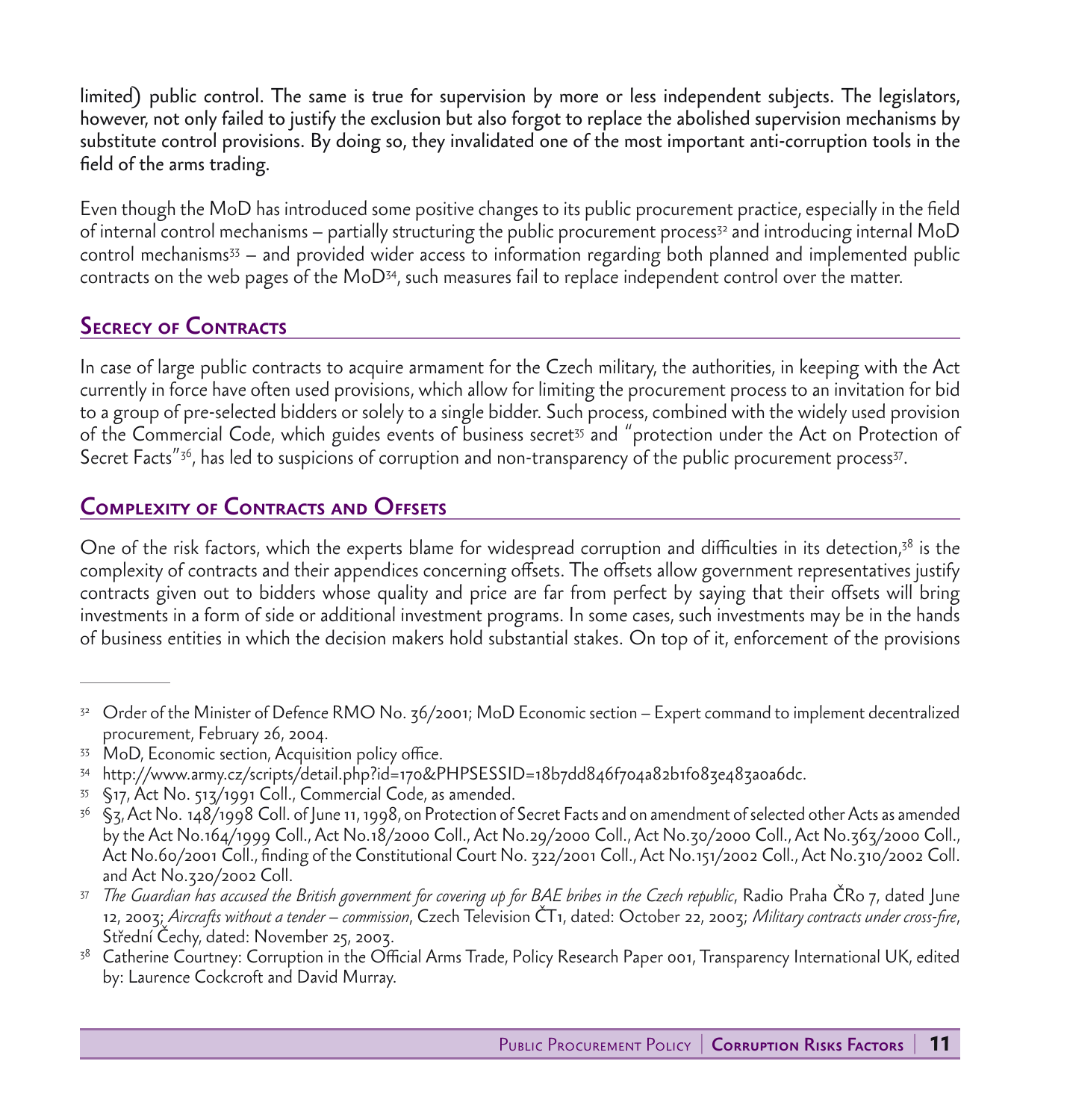regarding offsets is often disputable. Regardless of the risks, the Czech Government, in its decisions regarding the largest strategic public procurements, viewed offsets as an important part of the bids39.

Among other risks, which may lead to corruption, are unclear evaluation criteria that may even change in the course of the procurement process. Such criteria may be used to influence the key decision makers and to cover up for potential corruption behaviour. Non-transparent evaluation criteria and suspicions of their changes in the course of the procurement process have been present in the selection process for the supersonic aircrafts for the Czech military (worth CZK 19.65 billion) and threaten to influence the upcoming contract for wheel transporters (worth CZK 25 billion).<sup>40</sup>

## Unclear Czech Military Arming Strategy and the Changes Thereof

The Czech government adopted the first National Security Strategy of the Czech Republic back in February 1999,<sup>41</sup> i.e. before the Czech Republic joined the NATO. It was the key strategic document of the national security policy and as such it has been revised several times since then. Since 1993,<sup>42</sup> the government has annually adopted its revised Czech Military Development Concept. Regardless of the two documents, the Czech armed forces in the past few years have witnessed substantial changes in decision-making concerning its concept, scope, goals, and armament requirements. A number of decisions were made concerning expensive armament acquisitions, only to be cancelled several years later, resulting in billions of wasted funds. In the following chapter, the author analyses several such cases. This development, as well as the fact that there have been no political or criminal sanctions for wrongly invested public funds, has been repeatedly criticized both by experts<sup>43</sup> and the media.<sup>44</sup> The lack of a clearly defined concept or the frequent changes thereof, as well as the failure to assign responsibility for specific wrong decisions, increase the risk of unlawful influence of commercial entities interested in the results of the decision making process over government officials.

<sup>39</sup> *The Army Wants Swedish Gripens*, Hospodářské noviny on March 3, 2004; *Gripen Negotiation Started by Experts*, Právo on December 23, 2003; *Not To Compare Would Be Better* , Euro on December 22, 2003; *Any Advice Is Beyond Price*, Euro on December 1, 2003; *Slowly It Flows But Fast It Burns*, Euro on December 1, 2003.

<sup>40</sup> ibid.

<sup>41</sup> Government of the Czech Republic, Resolution No. 123 of 17 February 1999 to the Security Strategy of the Czech Republic.

<sup>42</sup> Government of the Czech Republic, Resolution No. 297 of 9 June 1993, on the Negotiation of the Construction Concept of the Army of the Czech Republic until the year 1996.

<sup>43</sup> Ivan Gabal, Antonín Rašek and working group: Politicians will decide about the future of the Army of the Czech Republic. Prague, September 2003, page 2: "…As always, the Ministry of Defence and the Army of the Czech Republic have been left to their own devices and unaided, without any assignments and unsupervised, without any obvious tasks and objectives. No one questions the senior officials of the Ministry about their goals, no one has to defend any long-term strategies in front of the public, there is no control whatsoever concerning the due implementation of any intentions and plans. No responsibility has ever derived from any of the unbelievably incompetent as well as extremely costly decisions in the area of armament acquisitions or modernization programs…"

<sup>44</sup> E. g. *Tvrdík Miscalculated, Kostelka Must Economize*, Hospodářské noviny, 1 August 2003.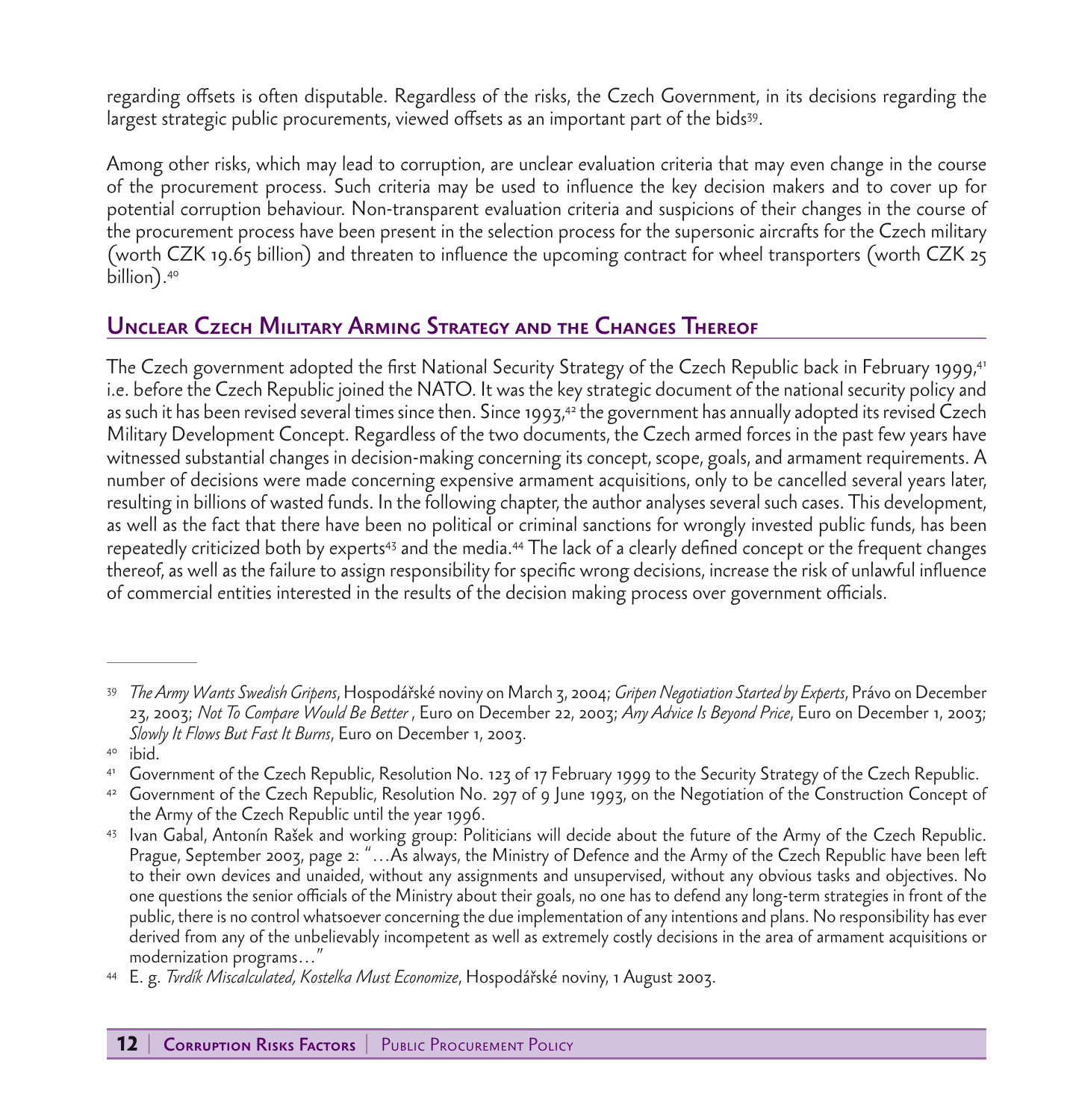# B. Industry and Handling of National Reserves

Public subsidies represent one of the risk areas where "*the abuse of a person's office and violation of the impartiality principle in decision-making, motivated by a desire of profit*" is more likely to occur than in any other area. Public subsidies to industrial plants or corporations are common both in the Czech Republic and all over the world. At the same time, they are at an extreme risk of corruption. Public subsidies in the Czech Republic are guided by the Act on Public Subsidies<sup>45</sup> and supervised by the Office for Protection of Economic Competition (ÚOHS).

In general, public subsidies in the field of arms trade in the Czech Republic may be described as:

a) relatively high; b) considerably non-transparent; c) frequently kept secret.

### Public Support by Awarding Needless Contracts

In 1997, the cabinet of Václav Klaus approved the acquisition of 72 subsonic aircrafts L-159, in the attempt to avert the bankruptcy of Aero Vodochody at the time of the negotiations concerning the entry of Boeing into Aero as a new strategic partner.46 In 2003, however, the Ministry of Defence reported that the armed forces actually did not need 53 of the aircrafts ordered.<sup>47</sup> The military expended a total of CZK 43 billion to acquire the aircrafts.<sup>48</sup> In relation to the aircraft acquisition, the government had also ordered and partially funded a controversial project of the research and development of the PLAMEN aircraft cannon<sup>49</sup>. It had also awarded a contract worth CZK 400 million for the development of a flight simulator for this aircraft without a proper selection procedure.<sup>50</sup> A similar procedure, summarized in the title of this chapter, had been used in the case of the modernisation of T-72 tanks. In 1995, selection procedures had commenced to find the suppliers of modernisation components, counting on the adjustment of up to 353 of these tanks for military purposes.51 The army had then ordered the modernisation of 250 tanks, but reported in 2003 that would only use 30 of them and keep another five for spare parts. However, the Defence Minister stated that the army would keep "80 percent of the modernized tanks to support national industry and its exporting efforts, and 20 percent for the necessary training."<sup>52</sup> The costs of modernising the definitive number of tanks, according to a contract concluded with the state-owned Military Repair Works (Vojenský opravárenský podnik (VOP 025, s. p.) Nový Jičín) in 2001 should have been approximately CZK 6 billion. However, this figure did not include the previous government investments in research and development.53

<sup>45</sup> Act 59/2000 Coll., on public support.

<sup>46</sup> *There Will Be Investigations!*, Euro, 23 February 2004.

<sup>47</sup> *Army Will Scrape Along with Thirty Tanks and Borrowed Jets*, Metro, 11 July 2003.

<sup>48</sup> *Hard Landing*, ČT1, 20 October 2003.

PLAMEN: Striking the Blow, Profit, 6 January 2003.

<sup>50</sup> *Playing Soldiers for 400 Million without Tender*, Hospodářské noviny, 18 December 2003.

<sup>51</sup> Michal Zdobinský: "Modernized T-72 Standing on Starting Blocks", A report 5/2002.

<sup>52</sup> *Army Will Scrape Along with Thirty Tanks and Borrowed Jets*, Metro, 11 July 2003.

<sup>53</sup> Michal Zdobinský: "Modernized T-72 Standing on Starting Blocks", A report 5/2002.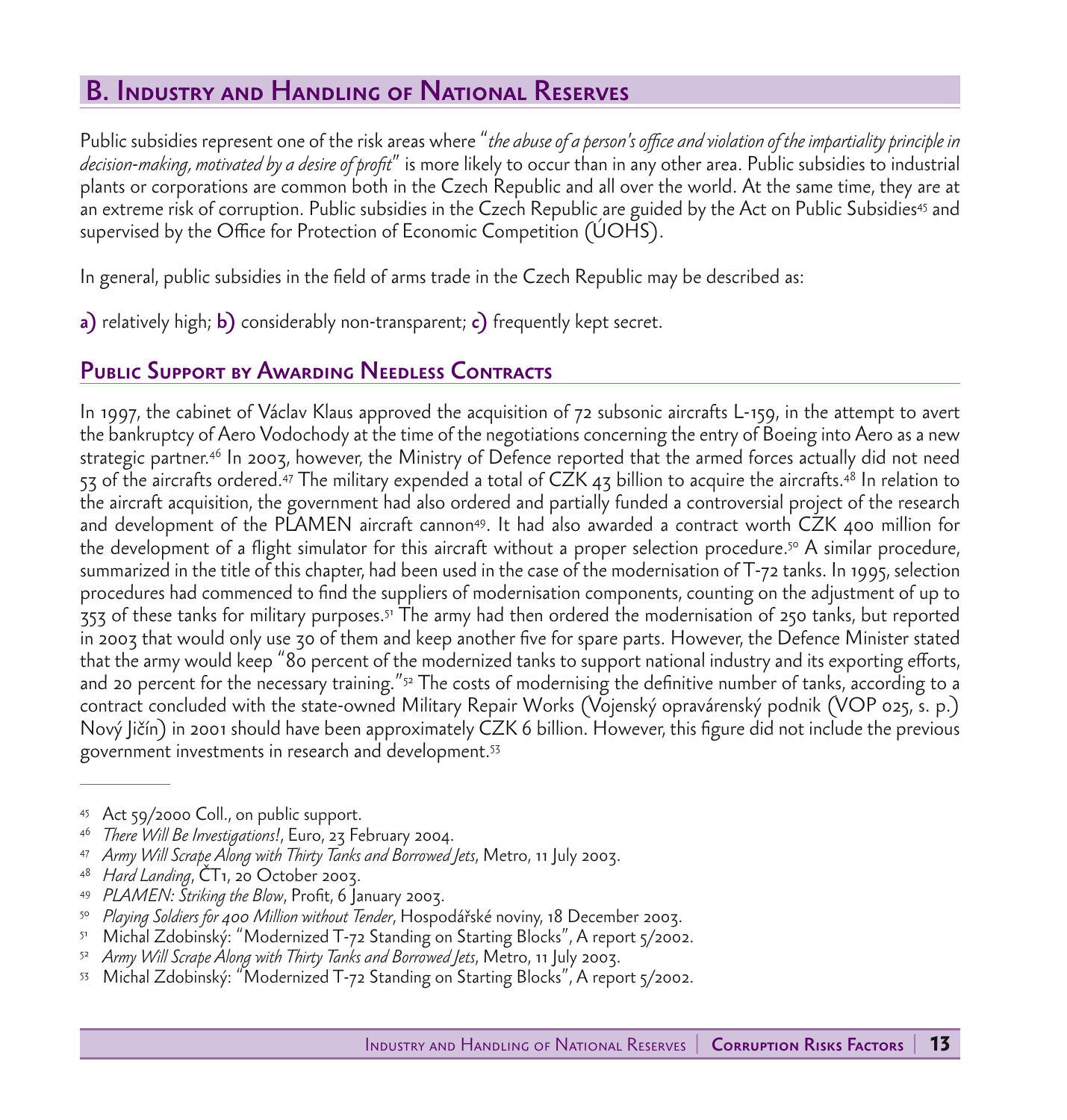## Insufficient Control over Subsidies for Research and Development

A new act on the public support of research and development came into force on 1 July 2002.54 It sets standards for the provision of public support for research and development, stipulates the terms and conditions for public tenders in this field, and introduces substantial elements of public control into the system. However, in the field of arms acquisition, the act allows the Ministry of Defence to evade disclosing the terms of public tenders in certain situations. Such a procedure requires the previous consent of the Research and Development Council.55 In 2003, the Research and Development council drafted their opinions on research & development programmes, namely to public tender proposals in research & development, including the proposals for defence R&D programmes "Professionalisation of the Czech Military" and "Reform of Armed Forces in the Czech Republic", presented by the Ministry of Defence, and on the proposal to extend the Ministry of Interior programme "Gravest Security Risks". The Council also presents the government with an annual analysis and evaluation of the state of research & development in the Czech Republic, comparing them to the situation abroad. In November 2003, it submitted such a report for the year 2003, which was acknowledged by the government.<sup>56</sup> The preceding analysis accepted by the government<sup>57</sup> states that when investigating the practical use of applied research & development projects completed in the years 1998–2001, the Ministry of Defence recorded the most unexploited project results (14 projects). Also, the majority of projects commissioned by the MoD had not achieved the anticipated results (21 projects), and the majority of projects had remained unexploited due to the MoD's lack of interest in the project results (27 projects) and due to the lack of funds (22 projects).58 The report does not make clear whether any conclusions have been drawn from this indicator. Following the assessment of data concerning research & development projects in years 2000–2001, the Council stated that the departments supporting research & development had so far focused on initiating research & development, failing to devote due attention to the assessment of the results thus obtained.

In 2001, the government adopted a decree<sup>59</sup> on the establishment and operation of central registration<sup>60</sup> of subsidised research & development project, designed for better monitoring and accessibility of public support information, and of the results of publicly subsidised projects. The individual sections of this database contain a brief description

- <sup>55</sup> Article 17, Section 6 of Act 130/2002 Coll.
- <sup>56</sup> Government Resolution No. 1167 of 19 November 2003.

<sup>54</sup> Act. No. 130/2002 Coll. on State Support to Research and Development from the Public sources (Research & Development Support Act).

<sup>57</sup> Government Resolution No. 516 of 22 May 2002, "Analysis of the Development and the State of the Research and Development in the Czech Republic, Comparison with Foreign Countries, and a Proposal of the Preparation Procedure for the new National Research and Development Policy of the Czech Republic for the Period from 2003 to 2008."

<sup>58</sup> Government Resolution No. 516 of 22 May 2002, "Analysis of the Development and the State of the Research and Development in the Czech Republic, Comparison with Foreign Countries, and a Proposal of the Preparation Procedure for the new National Research and Development Policy of the Czech Republic for the Period from 2003 to 2008."

<sup>59</sup> Government Regulation 88/2001 Coll. of 31 January 2001 on terms and conditions for the targeted funding of research and development and transfer of data to the central Files of projects financed from the government budget.

<sup>&</sup>lt;sup>60</sup> See http://www.vyzkum.cz.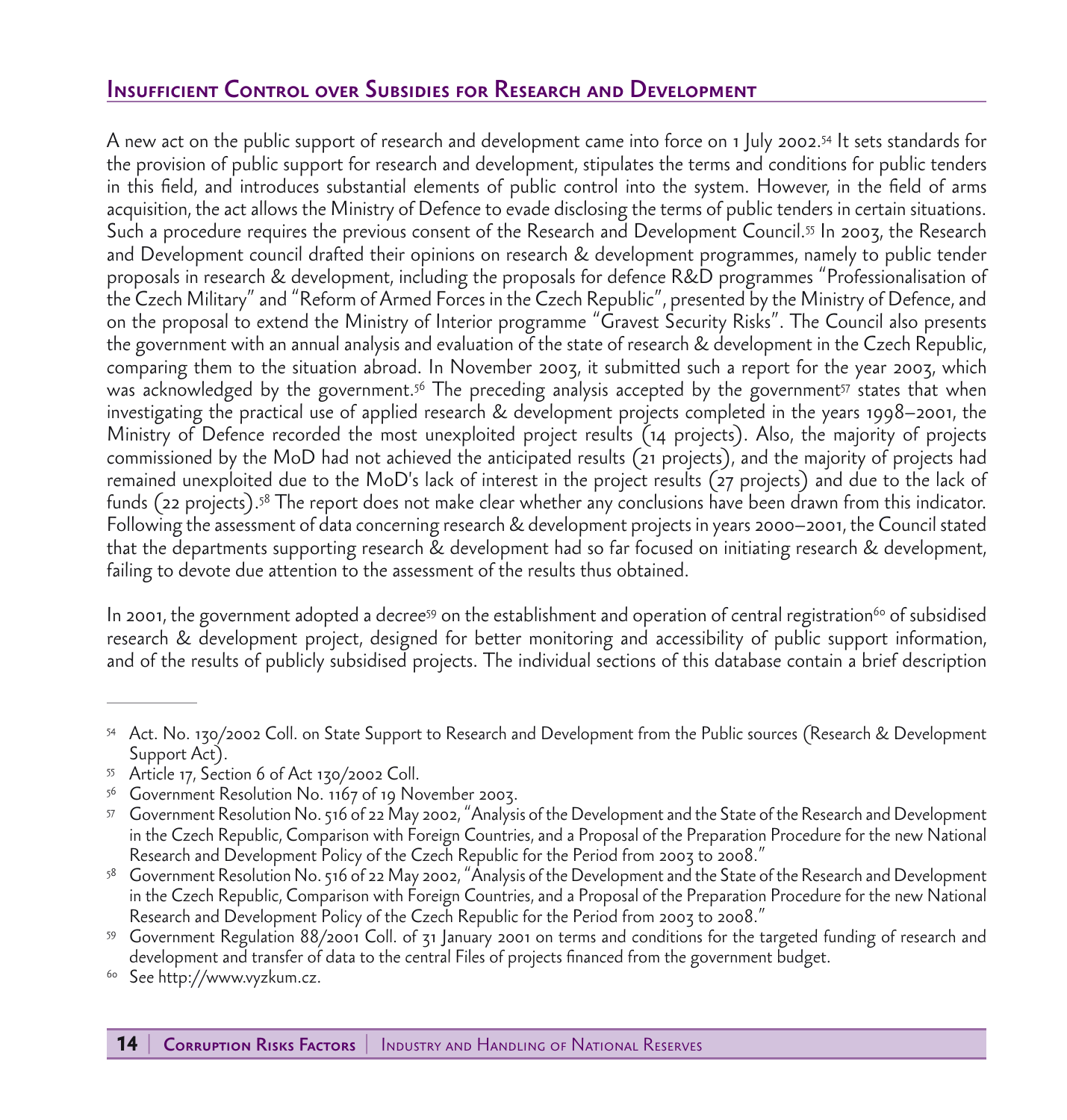of project assignment and results, and information on the funds granted. However, the information on the results of various projects (e.g. for the year 2003) commissioned by the MoD is insufficient, since it does not allow to evaluate the actual implementation of the declared research goals.

In November 2003, the government adopted a general document concerning the focus of future defence research & development programmes in the context of professionalisation of the Czech military and the reform of Czech armed forces. It also ordered the Ministry of Defence to invite tenders for the various programmes, and award contracts in accordance with the Public Procurement Act.<sup>61</sup>

### Indirect Subsidies by Providing Government Loan Guarantees

Indirect public subsidies to state co-owned companies active in the arms production include the government taking over guarantees for those companies' loans. In 1998, the government decided to undertake a government guarantee for the loans of Aero Vodochody, a. s., manufacturer of the L-159 aircrafts. In February 2004, the government realized that Aero Vodochody was not doing well and admitted that the impact on the government budget caused by the payment of the company's obligations due to the state guarantee may reach up to CZK 3.3 billion in 2004, and up to CZK 6 billion in 2005. The government had also decided to initiate negotiations with Boeing concerning its withdrawal from Aero Vodochody and to find a new strategic partner in order to facilitate the company's restructuring.<sup>62</sup> A new act on budgetary rules came into force in 2000,<sup>63</sup> substantially restructuring the possibilities of uncontrolled taking over of state guarantees, stipulating that each individual case must be approved by the Czech government, and subsequently adopted as an act of the Parliament. Regardless of that, the Supreme Audit Office (NKÚ) claims that the Czech legal system keeps lacking satisfactory definition of non-standard government guarantees, thereby providing a wide opportunity for their abuse. The Supreme Audit Office64 also finds the current budgetary rules to control granting of such non-standard guarantees insufficient.

### Non-Transparent Public Support of Exports

In one of the above chapters we discussed the public support of the production and export of arms through awarding needless contracts. Supposedly aiming at the improvement of exporting possibilities for certain products of domestic companies, Czech armed forces keep ordering arms that they do not need for their own activities or need a much

 $^{61}$  Resolution No. 1133 of 12 November 2003 of the Government of the Czech Republic on the programs of defence research and development for the professionalisation of the Army of the Czech Republic and on the reform of the armed forces of the Czech Republic.

<sup>&</sup>lt;sup>62</sup> Minutes of the press conference of 11 February 2004, after the government meeting at Office of the Czech Republic Government.

 $63$  Act 218/2000 Coll. on budgetary rules and on the amendment of some related acts (Budgetary Rules).

<sup>64</sup> *Expenses Loom Large in the Budget*, Právo, 5 March 2004.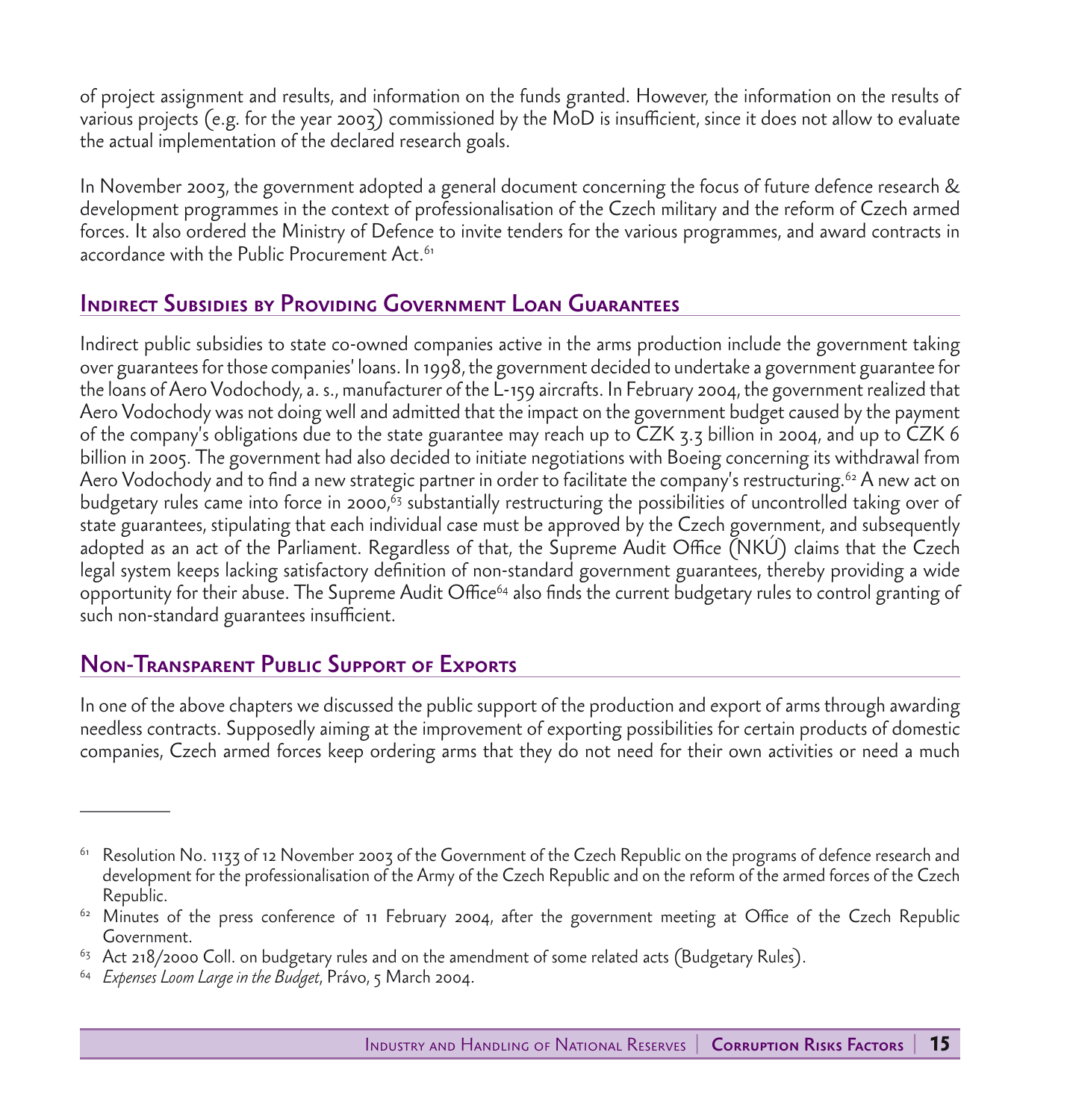smaller quantity thereof. Commercial/economic departments of Czech embassies abroad and Czech government representatives on visits abroad also support arms exports. There are no records, however, of funds spent for such promotion (including the expenses of private company representatives travelling together with official delegations) or the number of such activities, let alone the number of businessmen participating in such missions. Moreover, the Ministry of Foreign Affairs refused to provide comprehensive information on the number of cases when Czech state representatives lobbied in favour of Czech arms trading companies in meetings with their foreign partners.<sup>65</sup>

#### Insufficient Information on other Forms of Public Support

In 1998, the Ministry of Finance launched the testing and trial operation of the Central Subsidies Register (CEDR). At the end of 1998, it launched the trial operation of the CEDR II subsystem, designed to provide revenue offices with information on the recipients of state mortgage benefits or subsidies. In the middle of 1999, it has launched the operation of the CEDR III system, a central register of budgetary subsidies. This system<sup>66</sup> contains information on the recipients of non-investment subsidies from the government budget in the years of 1999 to 2002, granted by various providers (ministries, agencies). Therefore, it allows partial monitoring and public control over certain types of public support provided to arms manufacturers or traders. The most frequent types of support in this field include the recoverable and irrecoverable subsidies for the support of industrial research and development, employment support subsidies, subsidies for the payment of social security and health insurance, and compensation for the impact of arms trade embargos.67 However, the register does not contain complete information on all types of subsidies. At present, the Czech Ministry of Finance is said to be preparing for a public access to information on all types of subsidies from the Czech government budget, and on subsidies provided from the EU funds. It is not clear, however, when this should happen. The MoF estimates that the entire system might be put into operation within a year or two.<sup>68</sup>

#### Participation of Former High-Ranking Military Officers in Private Companies Supplying Materials for the Armed Forces

In recent years, the Czech Republic has experienced a dangerous phenomenon, sometimes known as the Revolving Door Syndrome. This involves situations when former high-ranking government officials or military officers "retire" to jobs in private companies in fields of their interim specialization in the public service. Several foreign studies have warned that such cases help create mutually dependent personal networks or lead to conflicts of interest, where responsible behaviour of such officials is difficult to enforce.<sup>69</sup>

 $^{65}$  A response of the Department of Public Information of the Ministry of Foreign Affairs of CR of 6 April 2004 to author's query.

<sup>66</sup> See http://cedr.mfcr.cz/.

 $^{67}$  Different types of state subsidies registered within CEDR III were paid to ALIACHEM, a. s., for instance (formerly SYNTHESIA a. s., a well-known explosives manufacturer), amounting to the subsidies of CZK 113 425 132 from 1999 to 2002. Omnipol, a. s. a company well-known for its trading with arms, received state subsidies of CZK 50 242 091 from 1999 to the end of 2002 to compensate for the impact of arms embargos on the company's sales.

 $68$  Response of ing. Hana Domínová, Dep.  $381$  of the Ministry of Finance of the CR, to the author's query of 24 March 2004.

<sup>69</sup> Catherine Courtney: Corruption in the Official Arms Trade. Policy Research Paper 001, Transparency International UK, edited by: Laurence Cockcroft and David Murray.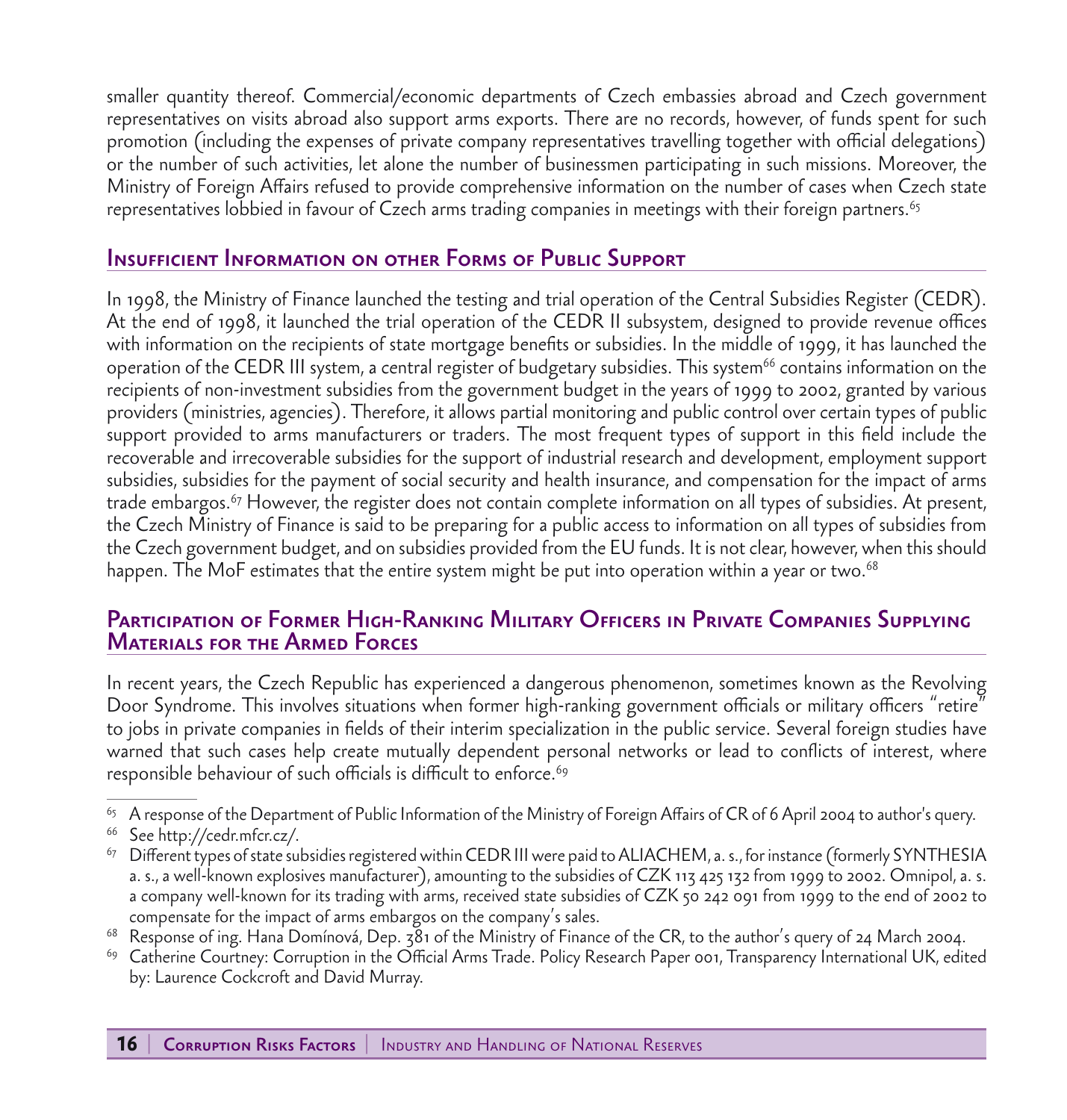In the Czech Republic, for example, the former chief of the General Staff, lieutenant general Jiří Šedivý, left the military in 2002. The media report that less than a year later he launched Generals, s. r. o., a company specialised in commercial consultancy to companies wishing to get military contracts.70 His company organised a tour for senior executives of a US company General Dynamics to meet top military officers and MoD officials. General Dynamics were interested in a contract for 243 armoured transporters, worth approximately CZK 25 billion. In relation to this contract, Generals, s. r. o. employed two reserve brigadier generals, Karel Blahna and Ladislav Kozler. Another well-known example of the involvement of former high-ranking military officers in arms trading or manufacturing companies serves general Ladislav Klíma, former chief air force commander, who became, after his retirement from the military<sup>71</sup>, an employee of the most important arms producing company in the Czech Republic, Aero Vodochody. At present, the so called Revolving Door Syndrome is not guided by law. The issue was even not included in the act<sup>72</sup> guiding the conditions for obtaining retirement benefits, severance payment and settlement for professional military members. The government also failed to guide the issue in its Public Interest Protection Act, the Conflict of Interests Act or any other mechanisms which may protect the country from the Revolving Door Syndrome.

## Secrecy of Information on Handling Surplus Reserves

During the last ten years or so, the Czech military forces have been reducing dramatically their military technology and armaments. This reduction has been prompted by the Treaty on Conventional Armed Forces in Europe, modernization of the Czech military armament, and the reform of the Czech military in relation to the Czech Republic entry in the NATO. However, the Ministry of Defence is not able to provide comprehensive statistical data concerning the volume of surplus reserves it had disposed of, and of the volume resold to private entities for further exportation abroad. According to the fragmented data from the end of 2002, the Ministry of Defence has sold, since 1993, more than 95,000 of small arms (including 30,000 handguns and 57,000 automatics), 412 tanks, 130 combat vehicles, and 115 rocket launchers and cannons.73 In 2002, the MoD sold 15 thousand tons of ammunition for over CZK 110 million, 318 tanks and armoured transporters for CZK 11 million, 34 artillery systems for CZK 19 million, and about 50 thousand small arms and optical tools for CZK 27 million. In 2003, private entities bought 14 thousand tons of ammunition for CZK 77 million, 730 tanks and armoured transporters for CZK 31 million, 140 artillery systems for CZK 9 million, and about 80 thousand small arms and optical tools for CZK 25 million.74

According to various national security sources, the discarded military materials have constituted the majority of both legal and illegal exports from the Czech Republic. Poor warehouse records gave illegal dealers a good source of military materials.75 The following tables show the reduction in technological equipment of the Czech military, and

- <sup>71</sup> *The Military Gains Influence at the Ministry and in Private Companies Alike*, Hospodářské noviny, 25 September 2003.
- $72$  Act No. 221/1999 Coll. on professional soldiers.
- <sup>73</sup> Response to author's query sent by Andrej Čírtek, PR Department of the Ministry of Defence of CR of 3 December 2002.
- <sup>74</sup> Response to author's query sent by Mgr. Jan Pejšek, Department of Communication Strategies of the Ministry of Defence of the CR, of 14 April 2004.
- <sup>75</sup> *Czech Official Talks about the Investigation of Illegal Dealing of Czech Companies Trading with Weapons*, Právo (website version), 9 November 2001, source: David Isenberg's Weapons Trade Observer.

Generals Ltd., Euro, 2 February 2004.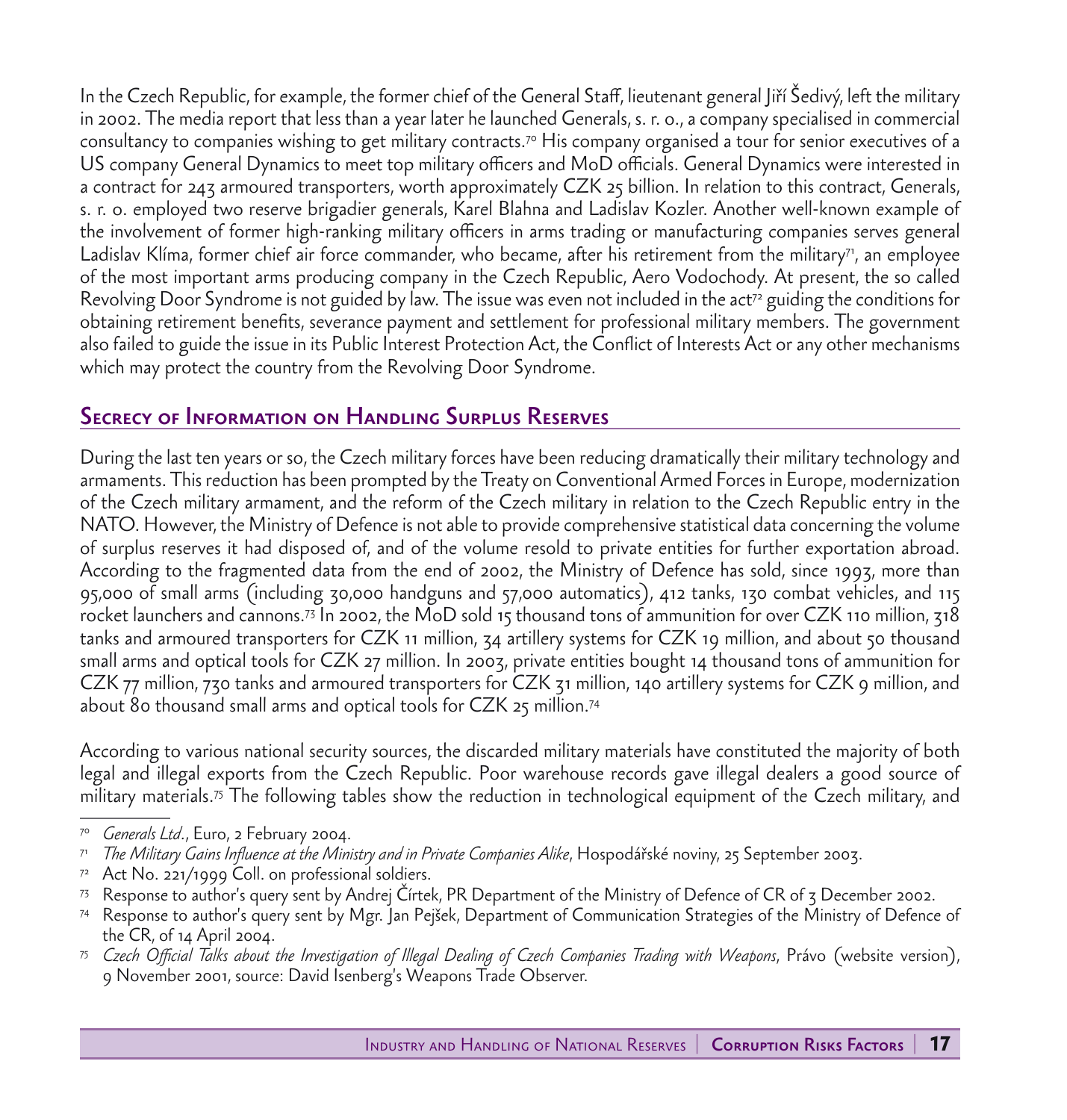the volumes of the discarded surplus equipment. However, these figures do not fully correspond to the above data regarding surplus military material reserves sold by the Czech military.

| Year | <b>Tanks</b> | <b>Armoured vehicles</b> | Cannons, rocket launchers, mortars | Combat aircrafts | <b>Combat helicopters</b> |
|------|--------------|--------------------------|------------------------------------|------------------|---------------------------|
| 1993 | 2135         | 2989                     | 2262                               | 294              | 37                        |
| 1997 | 948          | 1367                     | 767                                | 120              | 3 <sup>6</sup>            |
| 2000 | 652          | 1211                     | 648                                | 97               | 34                        |

Main types of combat technology and armament of the Czech military<sup>76</sup>

#### Quantities of technology put out of service (according to MoD yearbooks)

| Year   | Combat tanks   | Infantry armoured vehicles<br>and armoured technology <sup>77</sup> | Cannons and rocket<br>launchers | Combat aircrafts | <b>Total</b>   |
|--------|----------------|---------------------------------------------------------------------|---------------------------------|------------------|----------------|
| 2002   | 8 <sub>1</sub> |                                                                     | 52                              | 13               | 146            |
| 2001   | 30             | 122                                                                 | $6\overline{3}$                 |                  | 224            |
| 200078 | 75             |                                                                     |                                 |                  | 8 <sub>3</sub> |
| 199979 | 98             | 19                                                                  |                                 |                  | 117            |

This paper does not try to explain the discrepancy between the above official data. On the contrary, the Ministry of Defence should attempt to clarify the questionable or contradictory data. In 2003, the South Bohemian regional branch of the non-governmental Society for Sustainable Development (STUŽ) has requested from the MoD information on the sales of redundant military material from the ministry reserve warehouses, including the names of commercial entities the stock was sold to, and the possible export destination countries. However, the Ministry refused to provide such information on the grounds of trade secrecy.<sup>80</sup> The NGO's action filed with the administrative court against the

Based on data supplied by the Ministry of Defence of the CR.

 $77$  BVT – infantry armoured vehicle;  $OT$  – armoured transporter.

<sup>78</sup> Information about the actually disposed items pursuant to the Ministry of Defence of CR, Ročenka 2000, Praha 2001.

<sup>79</sup> Information about the actually disposed items pursuant to the Ministry of Defence of CR, Ročenka 1999, Praha 2000.

<sup>80</sup> Response of the Ministry of Defence of the CR, Department for the Disposal of Redundant Property, of 31 January 2003 to the query of the Association for Sustainable Development – South Bohemian regional branch of STUŽ, ref. No. 11645/32/2003- -7947.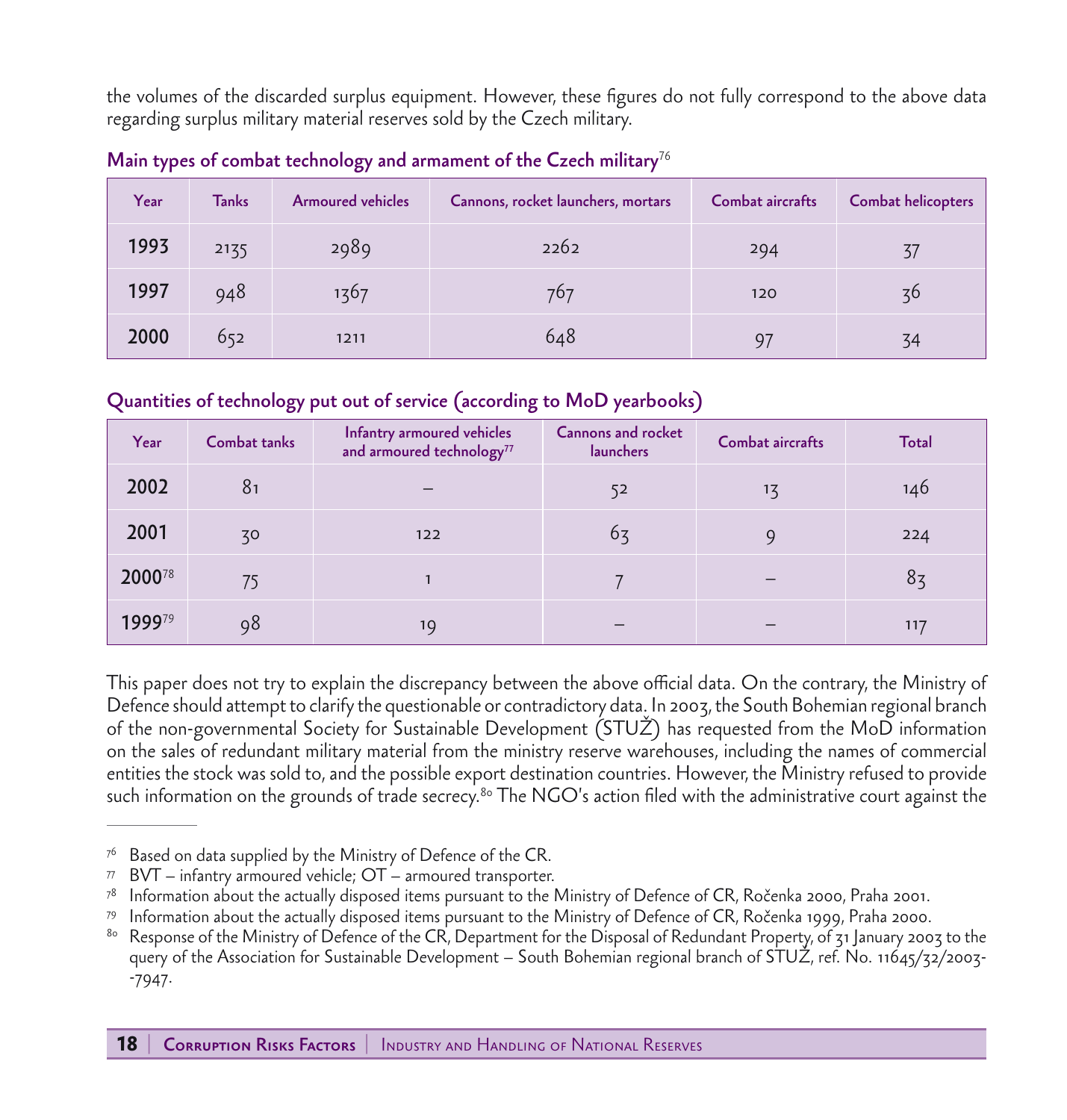Ministry's decision has not yet been heard.<sup>81</sup> The Ministry thus prevents the public and the media from subjecting the area of the disposal and sale of surplus reserves to greater public control. In spite of its seriousness, the issue of the reselling of surplus arms reserves has not yet come into the attention of the parliamentary control bodies.

Apart from redundant armament, the Czech military also possesses extensive stock of at least 80,000 tons of redundant ammunition. It has already discarded part of this stock; however, frequent information of insufficient liquidation and loss records have appeared. $^{82}$  The disposal of ammunition by the Czech military in the years 2000–2002 has even been investigated by the Supreme Audit Office (NKÚ). However, the conclusions of this NKÚ audit are classified information, which is a highly unusual practice. According to a section of the classified report published by the media, the audit office has criticised the fact that the ammunition liquidation could have been commenced earlier and carried out in greater scope.<sup>83</sup> The Czech military intends to resell a part of this ammunition stock. However, the Ministry of Defence has again concealed the exact scope of completed or planned redundant ammunition sales. In 2003, an initiative working group of deputies has been established to investigate the issue of redundant ammunition liquidation.<sup>84</sup> However, the results of the group's work are unknown.

# C. Arms Export

## Corruption Abroad

International business relationships involve a high risk of corruption and for that reason, at least in the recent years, have been in the centre of attention of both international and intergovernmental organisations. The Czech Republic has joined a number of international initiatives and mechanisms to prevent corruption in this field. In 2000, the Czech Republic acceded to the OECD Convention on Combating Bribery of Foreign Public Officials in International Business Transactions; in 2002, the Criminal Law Convention on Corruption of the Council of Europe came into force, followed by the Civil Law Convention on Corruption in 2004. The Czech Republic has also joined the GRECO group (Group of States against Corruption), working under the Council of Europe. In 2003, the Council issued a number of recommendations particularly for the Czech Republic, which were aimed at reducing corruption, such as restriction of the parliamentary immunity of the Czech deputies against criminal prosecution.<sup>85</sup> However, the Czech Republic has not yet joined several important international mechanisms and it has not ratified the UN Convention Against Transnational Organised Crime. One of the reasons for not ratifying is the non-existence in the Czech law of the criminal liability of legal entities, which is required by the text of the Convention.<sup>86</sup> The Czech Republic has also not yet signed the UN Convention Against Corruption, adopted by the UN General Assembly in November 2003.

- See http://www.zbrane.ecn.cz/cz/informace.html.
- <sup>82</sup> *Finback Whale*, ČT 1 Fakta, 29 September 2003.
- <sup>83</sup> *When Soldiers Start Doing Business*, Profit, 29 September 2003.
- <sup>84</sup> Author's interview with Deputies Mr. Jan Vidím and Mr. Antonín Seďa.
- <sup>85</sup> Evaluation Report on the Czech Republic, Adopted by GRECO, Strasbourg, 28 March 2003, http://www.greco.coe.int.
- <sup>86</sup> The proposal for the amendment of legal regulations that would allow for the introduction of criminal responsibility of legal entities was discussed by the Legislative Council of the Government during the preparation of this study.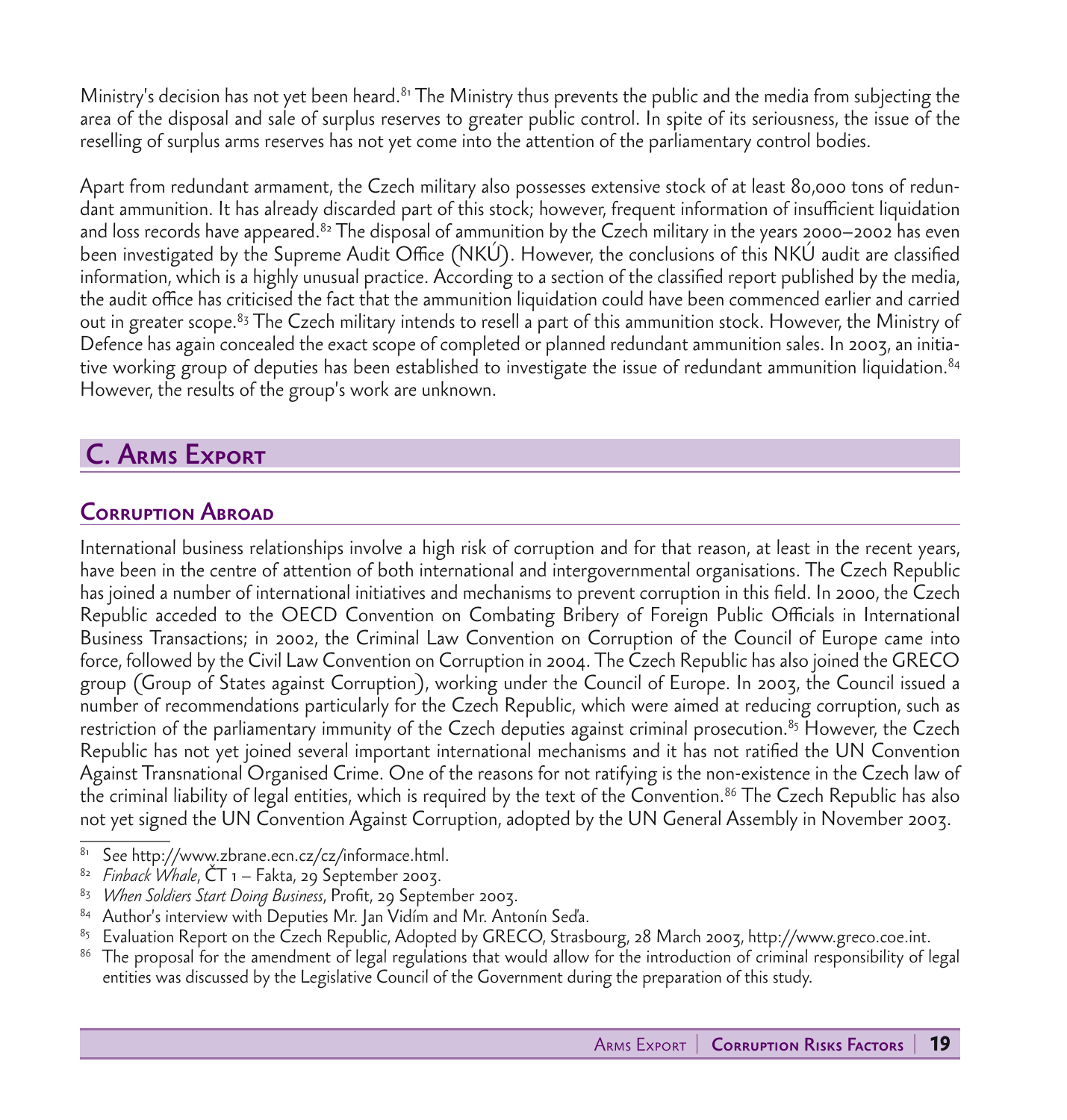### Shortcomings of the Licensing Process

Arms exports in the Czech Republic are subjected to a two-tier licensing process. A company wishing to offer, advertise, purchase or sell military material must first obtain a general permit. Such permit is issued by the Ministry of Industry and Trade, based on a consent of the Ministry of Foreign Affairs, the Ministry of Defence, and the Ministry of Interior and may be granted only to legal entities registered in the Czech Republic in which Czech citizens hold a majority stake and which possess sufficient technical and financial resources. Senior company executives must be vetted by the National Intelligence Office (NBÚ). The companies which obtain the permit must then apply for a special licence for each export. Export licences are issued by the Ministry of Industry and Trade, following a consultation with the Ministry of Foreign Affairs, which has to assess the application with regard to foreign policy consequences and a proof of the end purpose. In case of the export of important military material, the licence application has to be reviewed by the Ministry of Defence as well.

Primarily due to the security measures adopted following the terrorist attacks against the USA in September 2001, the current control system has been revised several times over the recent years. In November 2001, the Czech government announced that it would review a number of business licences, especially older ones, in order to obtain information concerning companies trading in arms, their business transactions, plans and traded goods destinations. The Central Crisis Headquarters established a new investigation committee within the National Action Plan for Combating Terrorism, in order to ascertain whether Czech companies were involved in supply chains providing military materials to terrorist groups. The new committee, led by Petr Ibl, Deputy Minister of Interior, consists of the representatives of the Czech intelligence, the Czech police, and the Ministries of Interior, Foreign Affairs, and Defence. It has reviewed the arms trading licences already granted.<sup>87</sup> Jiří Růžek, chief of the Czech Security Intelligence Service (BIS), said that the Czech arms trade requires "further security improvement", and in agreement with this, the Minister of Interior Stanislav Gross claimed that some licence holders should be closely monitored, "since they are, for example, new companies that nobody knows much about."88 The committee has audited a total of 132 legal entities, and initiated the administrative proceedings for the withdrawal of a foreign trade permit for military materials in the case of a single company, due to the criminal prosecution of a member of the company's statutory body and of the company's joint owners.89 However, the audit also involved legal entities that had allegedly attempted illegal arms export in the past, albeit no culprits have been convicted. According to media reports, shortly after the completion of the audit one of these "verified" companies (with a record of previous discrepancies in exports) has attempted an illegal export of tanks into Congo.90

<sup>87</sup> *Czech Official Talks about the Investigation of Illegal Dealings of Czech Companies Trading with Weapons*, Právo (website version), 9 November 2001, source: David Isenberg's Weapons Trade Observer.

<sup>88</sup> *Czechs have the Arms Export under Control*, ČTK, 9 November 2001, source: David Isenberg's Weapons Trade Observer.

<sup>&</sup>lt;sup>89</sup> Response to the author's query of 22 May 2003, on the issue of the control of export and import of military weapons and equipment, civilian weapons and merchandise and double-use technologies, as described in the National Action Plan for Combating Terrorism, Ministry of Interior of the CR, 27 May 2003.

<sup>90</sup> *Weapons for Congo*, ČT1 – Klekánice, 15 July 2003.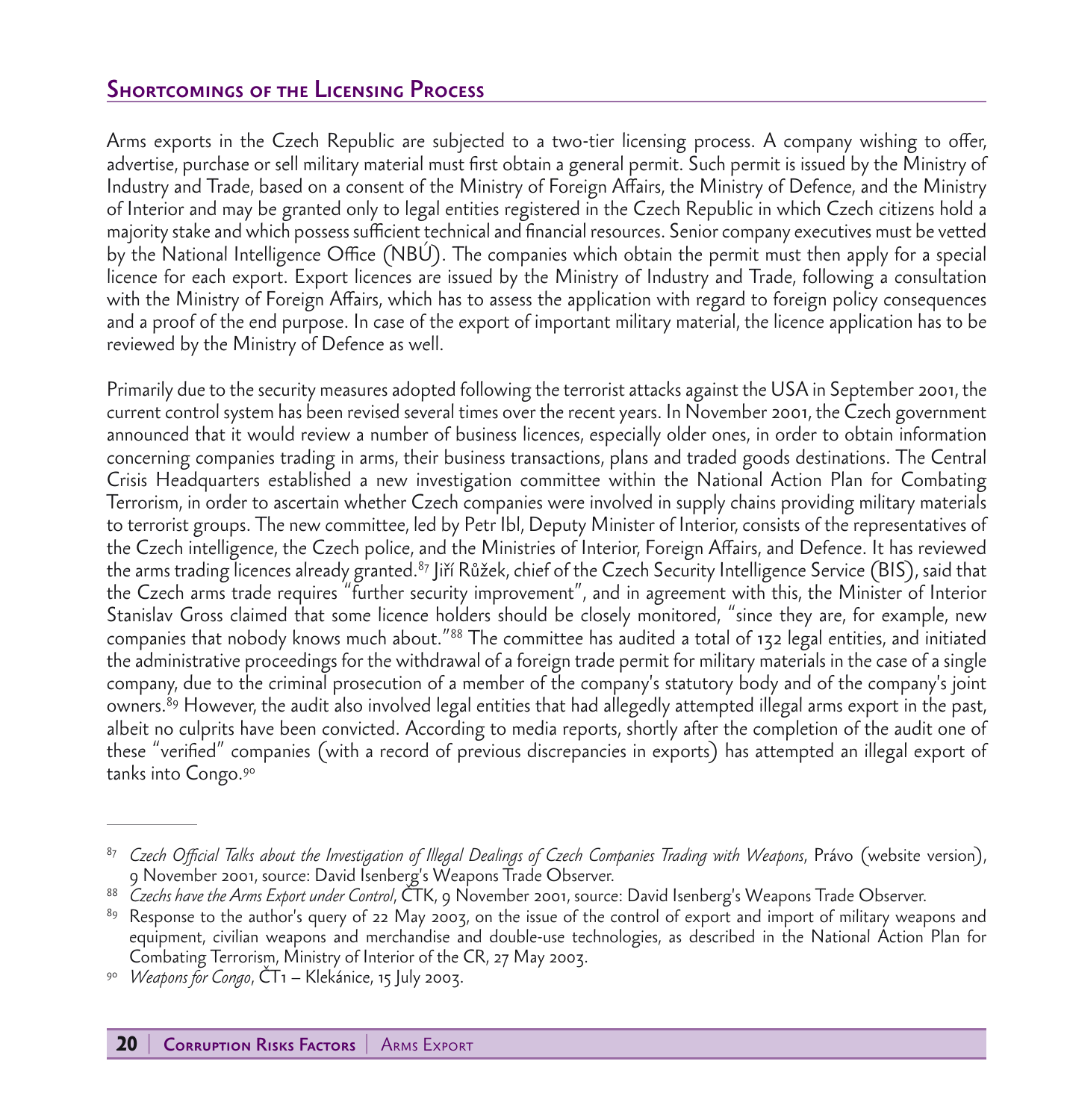As part of the anti-terrorist measures adopted in 2003, the government ordered the Ministries of Industry and Trade, Interior, and Defence to submit their evaluations of the functioning of the existing foreign trade of military material control regime.91 In July 2003, it adopted a series of measures proposed by the final document.92 It decided to include supervisory board members in companies applying for a foreign trade permit for military materials in the group of physical persons subject to security audits. The government also extended the deadlines within which the Ministries have to issue their opinion on the licence application. Moreover, it requires the Ministry of Industry and Trade to immediately notify the Ministry of Interior of all licence applications received, and allows the Ministry of Interior to refuse an application should the export concerned threaten national security interests. It also requires the Ministry of Industry and Trade to establish, following the accession of the Czech Republic to the EU, an information exchange between the Ministry and the EU bodies concerning denials (denied export licences).

Apart from the measures adopted by the government, the Ministry of Foreign Affairs revised their existing licence procedures in the second half of 2003.93 The Ministry established a unique database of export licence applications, the record of its decisions concerning these applications, and a database of licence applicants. It also organised a training of Ministry officials concerning the rules of the European Code of Conduct on Arms Exports, and held a workshop for the officials of other ministries on this topic.

All of the above measures represent a step in the right direction, strengthening the internal control mechanisms of the authorities involved, standardising the decision-making process and extending the scope of information-sharing between the ministries throughout the licensing procedure, which has been somewhat problematic so far. They also support systematic decision-making during licensing procedures and cross-control between various public authorities. However, in spite of all of these measures, certain gaps remain.

The Czech authorities have long been considering the establishment of a central registry of all administrative sanctions, recording the offences of companies and individuals against the administrative law. At the beginning of 2004, the government accepted the Ministry of Interior's proposal of the Analysis of Options for Establishing a Registry of Certain Administrative Sanctions.94 The analysis identifies the creation of such register as the key step among anticorruption measures. The government then issued a decree ordering the Ministry of Justice to submit a proposal for the registry of selected offences by 30 June 2004. However, it is not clear when such a registry will be established, or even if it should be established. At present, there is no source of information concerning arms trade that would provide the relevant records of past offences of the entities involved, thus enabling the bodies involved in the licence procedure, export supervision (Customs Service of the Ministry of Finance), or procurement procedure to obtain important information to prevent possible unfair conduct or repeated offences of such entities. Within the existing licence procedure, similar databases are maintained by various authorities (Ministry of Industry and Trade Licensing

Resolution No. 227/V of  $\zeta$  March 2003 of the Government of the Czech Republic.

<sup>92</sup> Resolution No. 685 of 9 July 2003 of the Government of the Czech Republic.

<sup>93</sup> Oral response of the Deputy Minister of Foreign Affairs for Security Policy JUDr. Jan Winkler at a meeting of 18 November 2003.

<sup>94</sup> Government Resolution No. 78 of 21 January 2004.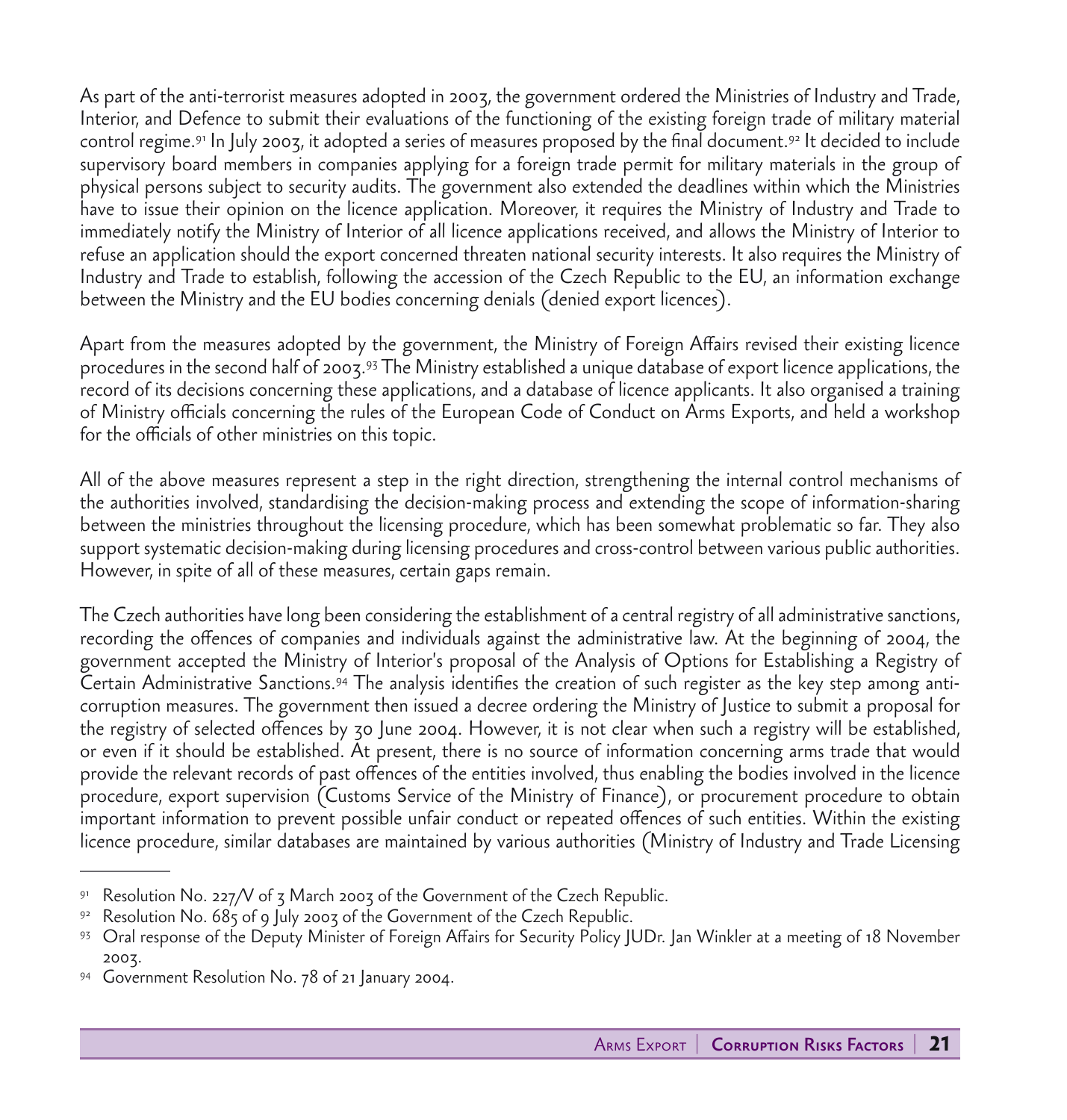Administration, Ministry of Foreign Affairs, Customs Service of the Ministry of Finance), but they are not shared. This prevents both proper control and systemisation of the public authorities' decision-making process.

A number of arms export permits granted recently casts doubts on whether the authorities involved in the licensing procedure base their decisions on clearly defined rules. As early as 1998, the Czech Republic declared adhesion to the European Code of Conduct on Arms Exports. It also declared observation of the EU and UN embargos. In spite of that, the Czech authorities permitted the export of 16 RM-70 rocket launchers and 41 T-55AM-2 tanks to Sri Lanka between 2000 and 2001. In 2001, they also permitted the export of an unspecified number of machine guns into the country. Shortly prior to the imposition of EU sanctions against Zimbabwe in 2000, The Czech Republic had exported six RM-70 rocket launchers, 1,000 RPG 7 anti-tank weapons, and an unspecified number of rifles and automatic weapons. In 1999, the Czech Republic exported twelve Albatros subsonic into Yemen, followed by dozens of T-55AM-2 tanks between 2000 and 2001.95 Apart from these, large volumes (exceeding hundreds of thousands) of small "sport and hunting" arms have flown from out of the Czech Republic to Yemen. The above exports have constituted a violation of the European Code of Conduct on Arms Exports, and a violation of the officially-declared Czech policy.

The most recent incident expensively discussed in the media and raising questions concerning the authorities' impartiality and adherence to clearly defined rules in licensing procedures, was the attempt to export Vera passive radar systems into the People's Republic of China. Omnipol, the Czech arm export company, obtained a permit to export the systems into this destination in the middle of January 2004, despite the fact that the EU has imposed an arms export embargo on China. The Czech government has finally decided on 20 May that the respective Ministry should withdraw the export permit granted for foreign policy reasons.96 Deputy Foreign Minister Jan Winkler stated on TV that the Ministry of Foreign Affairs had raised objections against the export even during the licensing procedure, but that they "agreed to a compromise in certain cases".97 However, the Ministry has not explained the reason for making such compromises. The Respekt weekly voiced suspicions of Miroslav Kalousek, leader of KDU-ČSL (Christian Demokratic Party which is part of coalition government) and a friend of Omnipol boss Richard Háva, intervening in the licensing procedure in favour of the export company.98

None of the measures adopted to date, not even the government amendment of the Act on Trading in Military Materials, currently discussed by the Senate99, attempt to reduce the risks of illegal exports concerning re-export to other countries by establishing a procedure of performing audit of the end user stated in the export permit application

<sup>95</sup> According to the report "Arms production, exports and decision-making in Central and Eastern Europe," Saferworld, July 2002, http://www.saferworld.co.uk.

<sup>96</sup> *Government Stops Radar Sales to China*, Hospodářské noviny, 21 May 2004.

<sup>97</sup> *Czech Arms Export,* ČT1 - Události, komentáře, 14 May 2004.

<sup>98</sup> *Vera Waits for a Visa*, Respekt, 17 May 2004.

<sup>99</sup> House Print No. 573/0 of 29 January 2004, Government Bill amending Act No. 38/1994 Coll., on foreign trade with military material and amending Act 455/1991 Coll., on trade licensing (Trade Act), as amended and Act 140/1961 Coll., the Criminal Code, as amended, amended by Act 310/2002 Coll.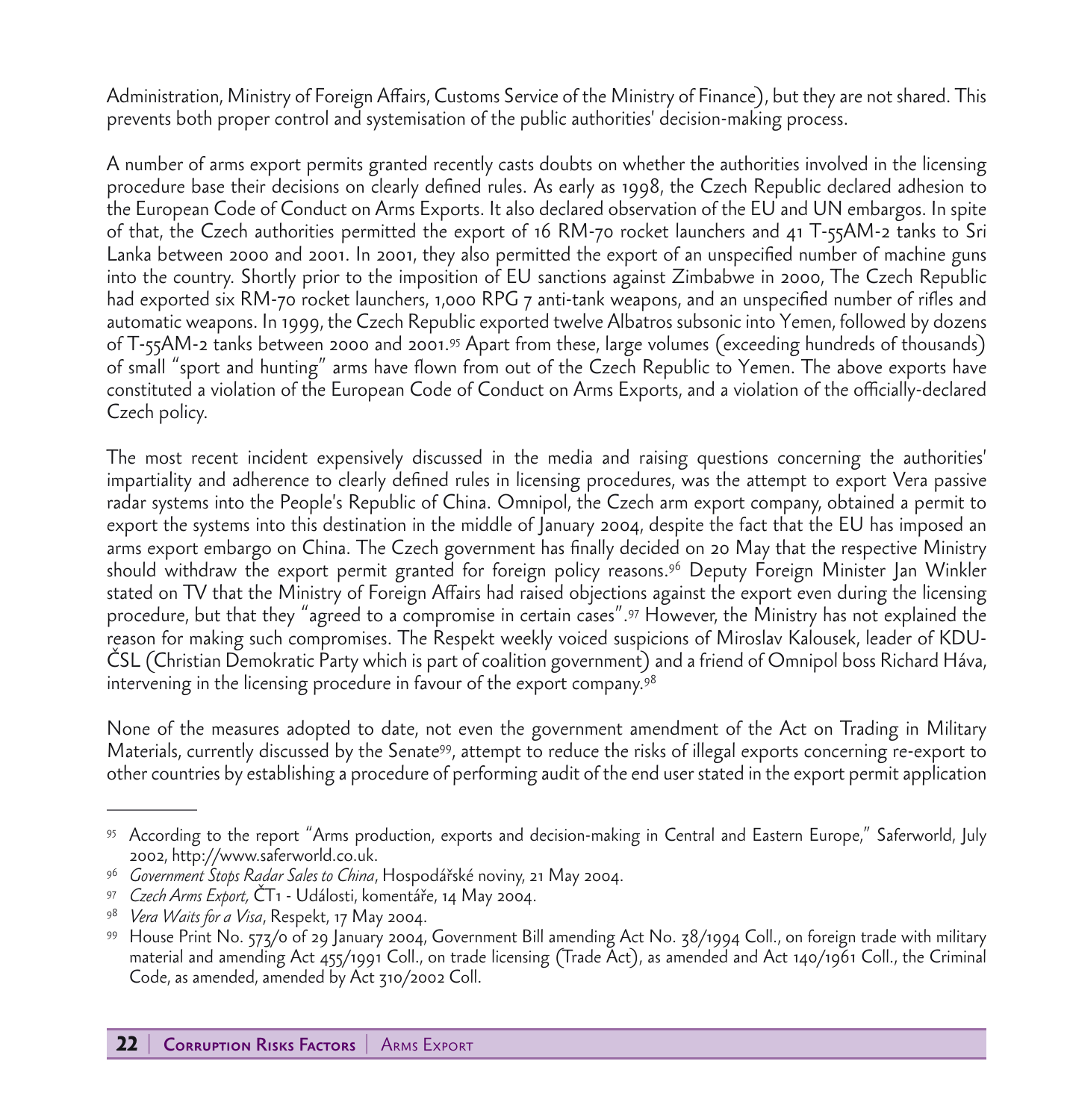after a certain time period, and the imposition of automatic sanctions on both the exporter and the customer for violations of permit conditions.

#### Deficient Parliamentary Control

Public and Parliamentary debate of these issues is still at an early stage in the Czech Republic. So far, only a few isolated deputies or senators have protested in the media against the export of Czech arms into Sri Lanka, Yemen,<sup>100</sup> Somalia and Georgia. The deputies have not had the opportunity to discuss the national reports on arms transactions executed and debate the policy for controlling arms trade. Neither of the chambers has yet reviewed annual reports on trading in small arms published so far. Unlike deputies in other European countries, such as Sweden, the Czech politicians may not advise the executive bodies in controversial cases of granting permits for planned arms exports. At present, it is not even clear which parliamentary body or committee could control arms export.101

#### **INSUFFICIENT PUBLIC CONTROL**

In recent years, the course and outcome of various licensing procedures concerning arms export from the Czech Republic has become the subject of attention of several non-governmental organisations, as well as the media. However, public debate is being limited by lack of information concerning licensing procedures provided by public authorities.

Since 1993, the licensing authority of the Ministry of Industry and Trade has been drafting classified annual reports concerning foreign trade in military materials.102 These reports contain information on the destination, volume and types of arms supplied, export and import figures, number of licence holders and the number of countries involved. Furthermore, they include information on major arms supplies, a list of top ten countries trading arms with the Czech Republic, a list of companies with the largest volume of trade, current trends in the foreign trade in military materials, and information on established cases of violation of the Act on Foreign Trade in Military Materials.<sup>103</sup> The reports have been kept a secret on the grounds of the Act on Classified Information<sup>104</sup> and the government list of classified information of 1998.<sup>105</sup> According to this list, classified information includes, among other things, "information

<sup>&</sup>lt;sup>100</sup> Cf. Petr Nečas's opinion in: *Czech Weapons for Al Queda,* Respekt, 14 July 2003.<br><sup>101</sup> Oral information by the chairman of the Committee for Defence and Security of the Chamber of Deputies of the Parliament of the Czech Republic Mr. Jan Vidím during meeting of 25 February 2004.

<sup>&</sup>lt;sup>102</sup> The annual statistical reports were restructured in 1997 to include the data about state interventions against organized crime.

<sup>&</sup>lt;sup>103</sup> Based on the "Arms production, exports and decision-making in Central and Eastern Europe" report, Saferworld, June 2002, http://www.saferworld.co.uk.

<sup>104</sup> Act No. 148/1998 Coll. on protection of classified information and amendment of some acts, as amended by Act 164/1999 Coll., Act 18/2000 Coll., Act 29/2000 Coll., Act 30/2000 Coll., Act 363/2000 Coll., Act 60/2001 Coll. Act, judgment of the Constitutional Court published as 322/2001 Coll., Act 151/2002 Coll., Act 310/2002 Coll. and Act 320/2002 Coll.

<sup>&</sup>lt;sup>105</sup> Annex 8 to Government Regulation No. 246/1998 Coll., List of Classified Data within the sphere of the Ministry of Industry and Trade.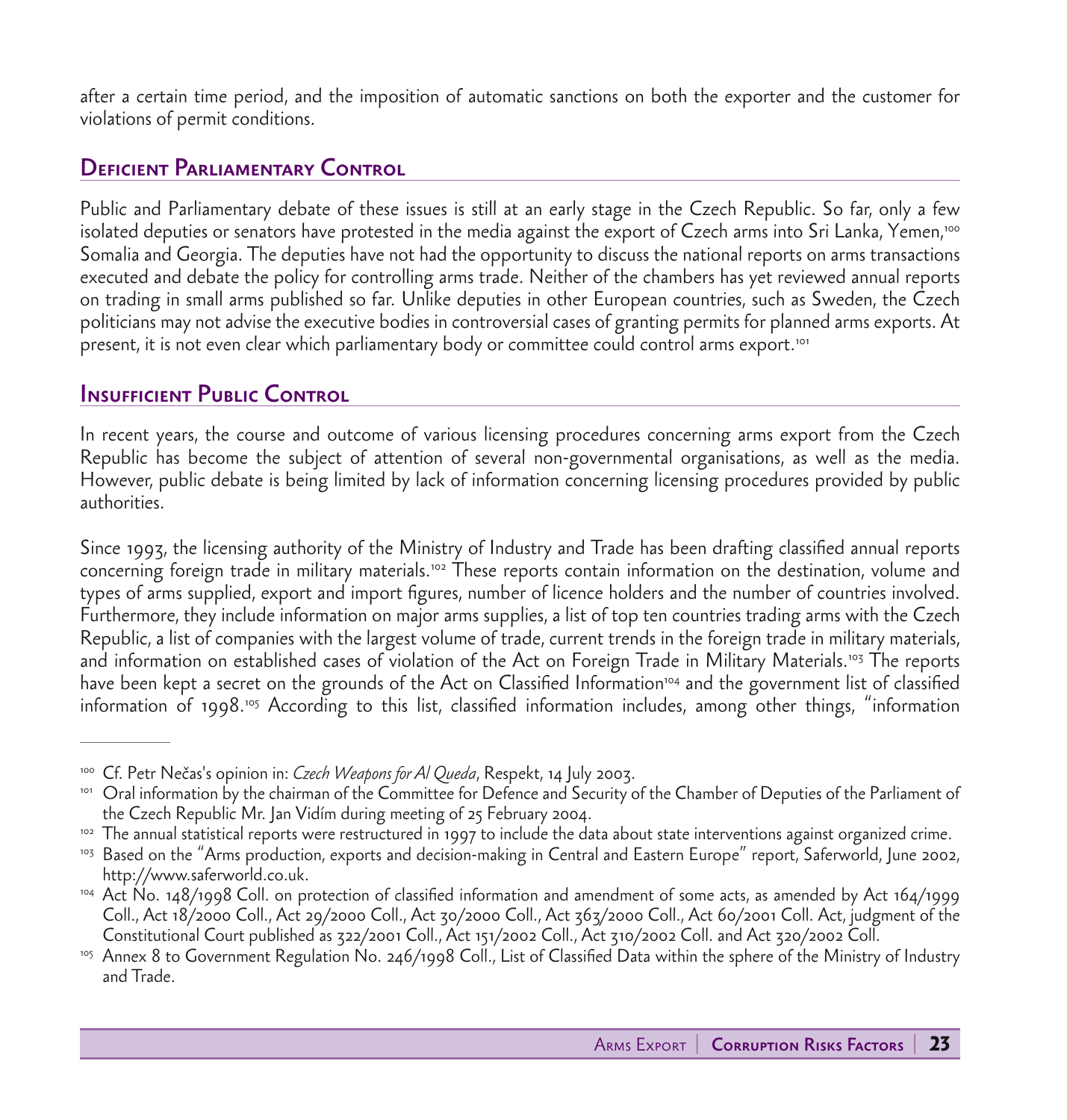concerning negotiations on cooperation in the field of foreign trade in military materials and other types of sensitive goods, as long as concealment of such information reflects the agreement or interests of the parties involved, and the lists of individual permits issued, as well as comprehensive statistical or other data concerning the executed exports and imports of military material, should it be possible to use such data to identify: the products concerned, the volume and value thereof and the country of supplier or customer, when the transaction involves important military material or other military material." However, the Ministry of Industry and Trade publishes a press release containing general statistical data and trends in arms export for the relevant year.<sup>106</sup> In 2004, the Ministry of Industry and Trade published a list of companies holding foreign trade licences for military material on its website.107

In January 2003, the STUŽ, a non-governmental organisation, requested the list of licences granted, the list of licences rejected, and the list of permits issued by the Ministry of Industry and Trade for the export and import of military material for the year 2002.108 The NGO also requested copies of the opinions of the Czech Ministry of Foreign Affairs on the applications of legal entities for the permit for foreign trade in military material.109 Both these requests had been denied by the Ministries. In the first case, the Ministry referred to the Act on the Protection of Classified Information and the government decree defining classified information; to sensitive trade information and the Personal Data Protection Act. In May 2003, the NGO challenged both these decisions in an administrative proceeding filed with the Municipal Court in Prague. The court has not yet issued a decision in the case.

Since 2000, the transparency of the arms trade in the Czech Republic has greatly improved due to publication of annual report on the export and import of small arms.<sup>110</sup> This and other reports in the subsequent years have been drafted by the interdepartmental working group for small arms, and issued by the Ministry of Foreign Affairs. The reports analyse the approach of the Czech Republic toward international negotiations concerning small arms owned by firearm licence holders in the Czech Republic. However, they fail to report data on the number of small arms owned by the Czech Army. Similar limitations apply to the information on the production, permitted exports and permit denials. Moreover, the last report published<sup>111</sup> has failed to provide information on export destinations of small arms from the Czech Republic, even though it had been contained in all previous reports. However, in response to the objections raised by NGO groups associated in the Working Group on Arms Trade Control, Deputy Foreign

<sup>&</sup>lt;sup>106</sup> See for example the Ministry of Industry and Trade of the CR: TZ – Statistical Overview of the Export and Import of Military Material in 2003, 19 March 2004.

<sup>107</sup> Ministry of Industry and Trade, Holders of Licence to Conduct Foreign Trade with Military Material, http://www.mpo.cz.

<sup>&</sup>lt;sup>108</sup> Request for information by Association for Sustainable Development, South Bohemian regional branch, to Ministry of Foreign Affairs of 20 January 2003.

<sup>&</sup>lt;sup>109</sup> Request for information by Association for Sustainable Development, South Bohemian regional branch, to Ministry of Industry and Trade of 20 January 2003.

<sup>110</sup> Information about the accession of the Czech Republic to international negotiations concerning small arms, export, import and number of gun permits and gun licenses in the territory of the Czech Republic in the year 2000.

<sup>111</sup> Information about the accession of the Czech Republic to international negotiations concerning small arms, export, import and number of gun permits and gun licenses in the territory of the Czech Republic in the year 2002.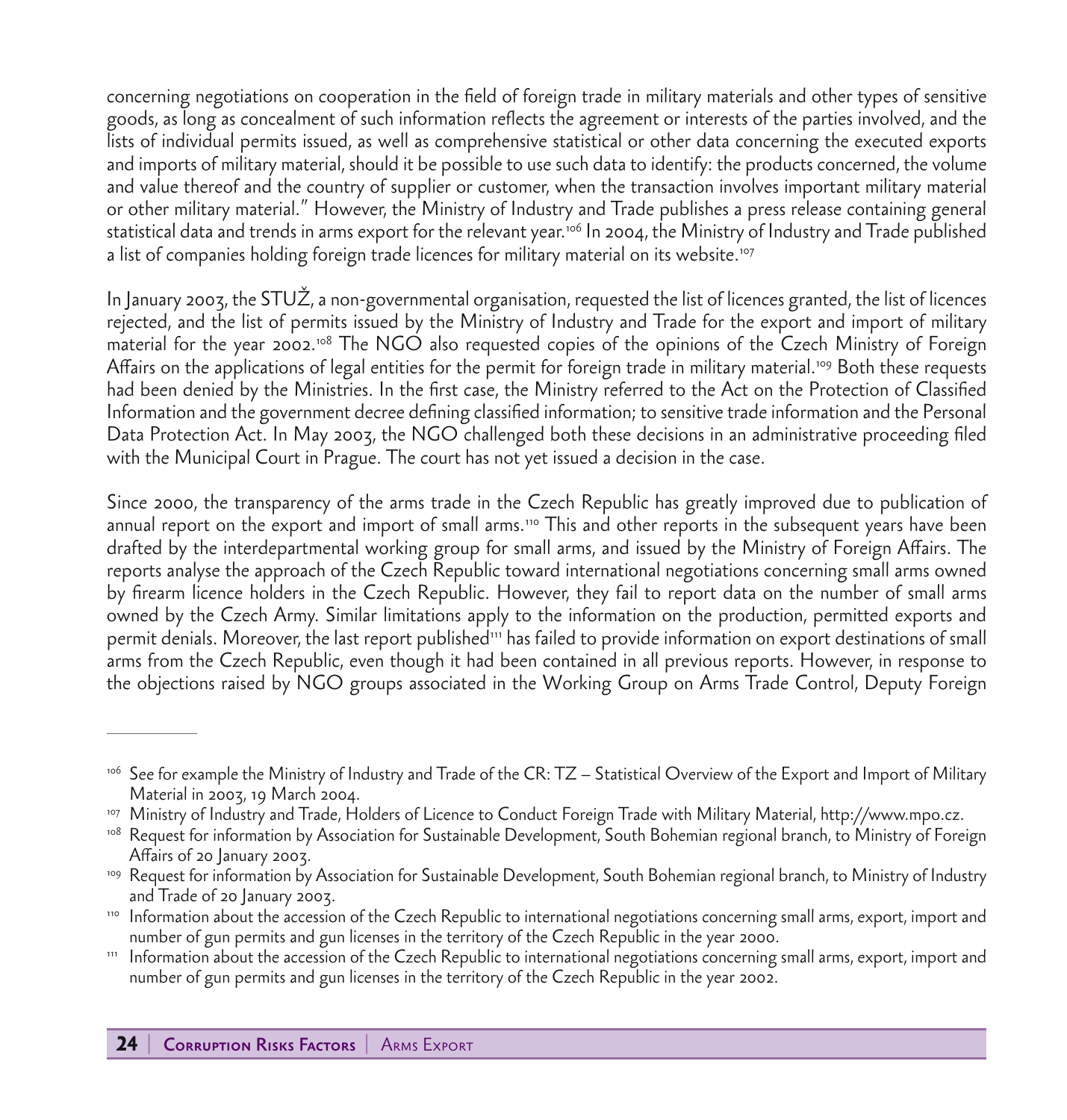Minister Jan Winkler promised that the missing information would be included in the 2003 report.112 Furthermore, in several interviews for the media<sup>113</sup> the Deputy Minister promised the NGOs that the newly published annual report would include information on all types of arms exported, the export destinations, and possibly even the financial value of the individual transactions. He also confirmed that the Czech Republic was prepared to share the information on arms export permit denials with other EU countries. However, no details concerning the contents of the forthcoming annual government report have been made known to the date of drafting this paper.

<sup>112</sup> Response of the Deputy Minister of Foreign Affairs of the Czech Republic Mr. JUDr. Jan Winkler of 30 September 2003 to the open letter of the Working Group on Arms Trade Control.

<sup>&</sup>lt;sup>113</sup> E. g. *Control of Arms Exports*,  $\check{\text{CT}}$ 1 – Události, 9 October 2003.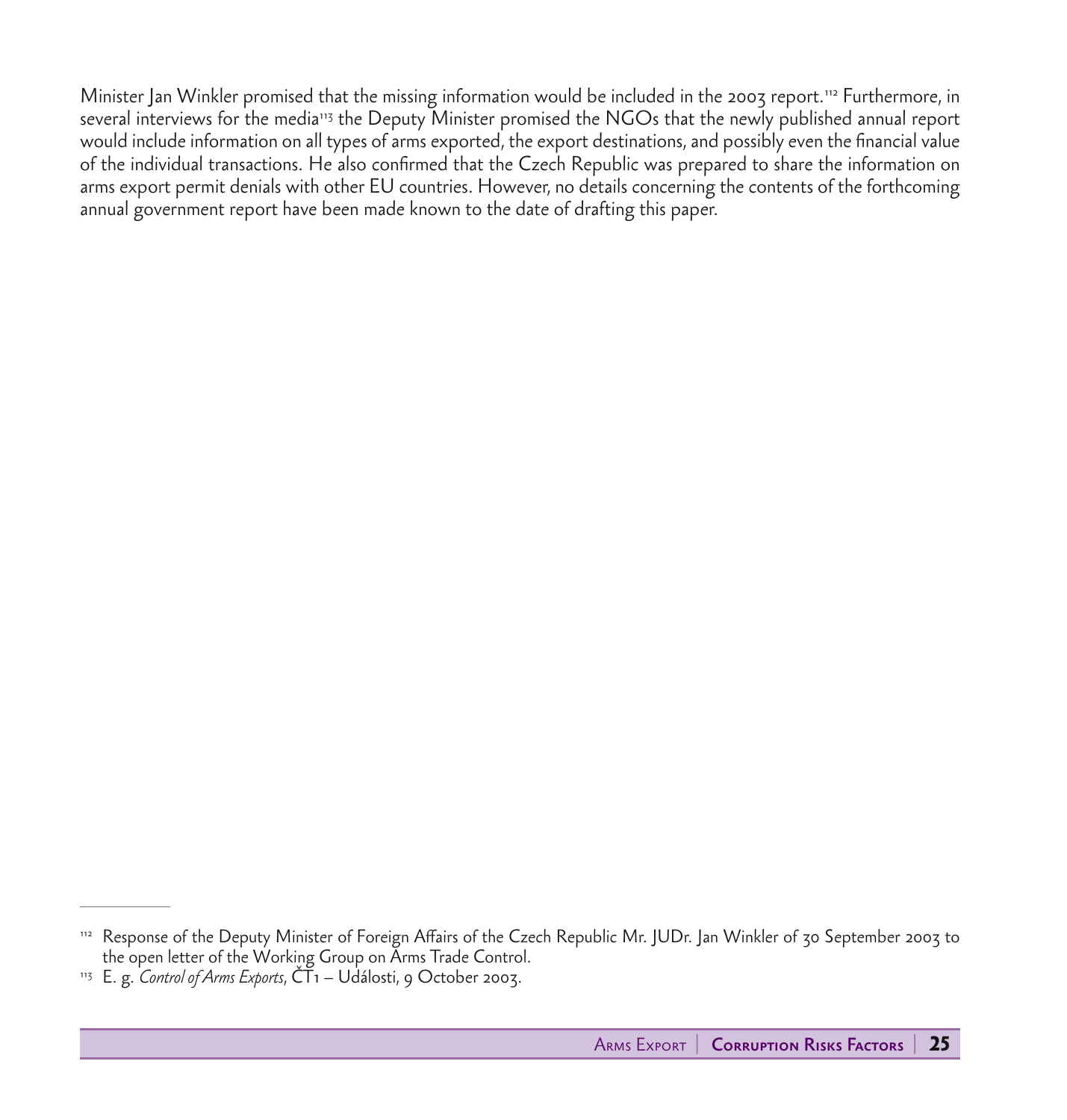# 3. Conclusions and Recommendations

As indicated by this paper, should the Czech government truly wish to succeed in combating corruption in the field of the arms trade, it needs to implement a number of changes to limit the corruption behaviour. The most needed and most important measures are the following:

#### :: Amendment of the Public Procurement Act

 An amendment should limit the number of exemptions from the force of the Act, including the arms trade; to restrict the contracting authorities' free choice of the type of the selection process; to simplify the process of proposing reviews of the contracting authority's actions; to introduce a system allowing for a review by a supervisory body of bid evaluations performed by evaluation committees; and to introduce active remedies and sanctions for the violation of provisions of the Act.

#### :: Improved Transparency and Simplification of the Selection Process

 Contracts and evaluation criteria should remain unchanged throughout the entire selection process, which should always be open and simple to the maximum extent. Bid evaluations should not take into consideration offset proposals.

#### :: Public access to Information on Public Subsidies of Research, Development and Sale of Arms

The central registry of subsidies should be extended to include information on all types of government subsidies.

#### :: Transparent Conditions for Allocating Government Subsidies

 The government should favour neither indirect support nor "classified" support over the public or parliamentary control. Should the government provide its subsidies via awarding needless contracts, the key officials involved shall bear full personal, political, or criminal responsibility.

#### :: Introducing Preliminary and Follow-Up Parliamentary Arms Trade Control

 The MPs should receive regular information on the government policy in the field of arms trade and should have the possibility to comment on such policy.

#### :: Publishing Regular Detailed Reports on the Arms Trade for the Use of the General Public